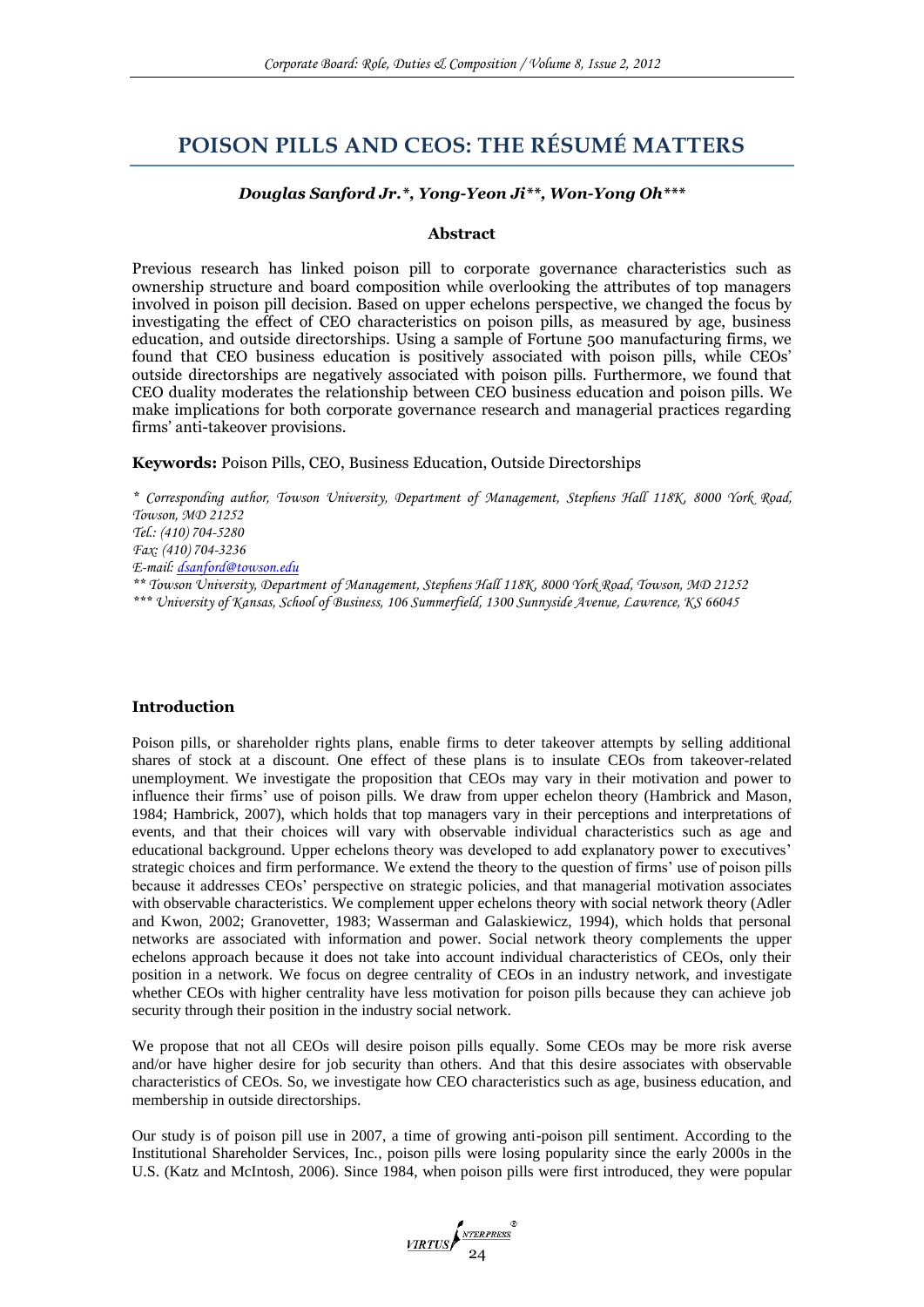in an era of frequent mergers and acquisitions. But subsequently, from the late 1990s, investor sentiment became more negative as they were associated with CEO ineffectiveness. There were more than 2,200 firms with poison pills in 2001, but only about 900 in early 2011 (Bab and Neenan, 2011). Moreover, firms' stock price began to respond negatively with the announcement of poison pills (Bebchuk *et al*., 2010; Business Wire, 2000). As a result of shareholder activism, fewer companies adopted or maintained their poison pills. Laide (2008, ¶ 4) mentioned that "the number of companies that have chosen to renew their existing poison pill measures has fallen from a high of 85% in 2001 to about 32% over the past three years [2005~2007]".

Our research has implications for investors and researchers. We focus on observable firm and CEO characteristics, so our approach should be feasible for investors and analysts to replicate and extend. Investors who are concerned about poison pill provisions may develop a better understanding of CEOs who may prefer poison pills. Our research also informs business researchers, who can gain an understanding of firms' decisions to use poison pills.

In the following sections we will a) summarize the literature on poison pills and shareholder value, which informs our methodology and basis for our study, b) summarize the subset of studies that distinguish the firms that have adopted poison pills from those that have not, c) present our hypotheses, d) show our results, and e) discuss the implications of our study for research and practice.

## **1. Literature review and theory development**

In this section, we first review the literature regarding the relationship between poison pills and shareholder value based on contrasting perspectives of *shareholder interest* and *management entrenchment* (Sundaramurthy, 2000). Second, we review the derivative literature on the characteristics of firms that use poison pills. Third, we extend this theory by adding concepts from upper echelons theory and social network theory. From these, we derive hypotheses.

## *2.1. Poison pills and shareholder value*

The literature on poison pills indicates that they result from a complex process. Researchers offer competing arguments on the effect of poison pills and other antitakeover provisions on shareholder value (Bebchuk *et al*., 2009; Caton and Goh, 2008; Grossman and Hart, 1980; Heron and Lie, 2006; Jennings and Mazzeo, 1986; Sundaramurthy *et al*., 1997). According to this *shareholder interest hypothesis*, poison pills induce a higher bidding price in corporate control transactions (Buchholtz and Ribbens, 1994; Carney and Silverstein, 2003; Comment and Schwert, 1995; Mallette and Fowler, 1992; Sundaramurthy, 2000). Takeover defense measures enable managers and boards of directors to negotiate greater benefits for their shareholders and to achieve a capital gain (Ryngaert, 1988).

Another possible benefit of poison pills to shareholders is that they allow CEOs to focus on their firms' long-term competitiveness rather than short-term returns (e.g., Mahoney *et al*., 1997). For instance, Danielson and Karpoff (2006), using 302 firms using poison pills from 1984 to 1992, found that longterm operating performance improved after the adoption of poison pills.

One implication of the shareholder interest perspective is that better corporate governance may be necessary for gains in shareholder value with poison pills (Baysinger and Hoskisson, 1990; Shleifer and Vishny, 1997; Williamson, 1984). Researchers have found that poison pills associate with a proportion of independent directors (Danielson and Karpoff, 1998), institutional shareholding (Danielson and Karpoff, 1998; Evans *et al*., 2009; Mallette and Fowler, 1992). Brickley *et al*. (1994) found that the announcement of poison pills positively associates with positive stock price response when the boards are dominated by outside directors.

On the other hand, the *management entrenchment hypothesis* argues that poison pills reduce shareholder value because they insulate management from the market for corporate control (Bebchuk *et al*. 2009; Bebchuk *et al*. 2010; Laide 2010; Walsh and Seward 1990). Firms with antitakeover provisions were found to be 26 percent less likely to receive takeover attempts (Pound, 1987). And O'Hara (1989) argued that poison pills increase management and board power relative to shareholders.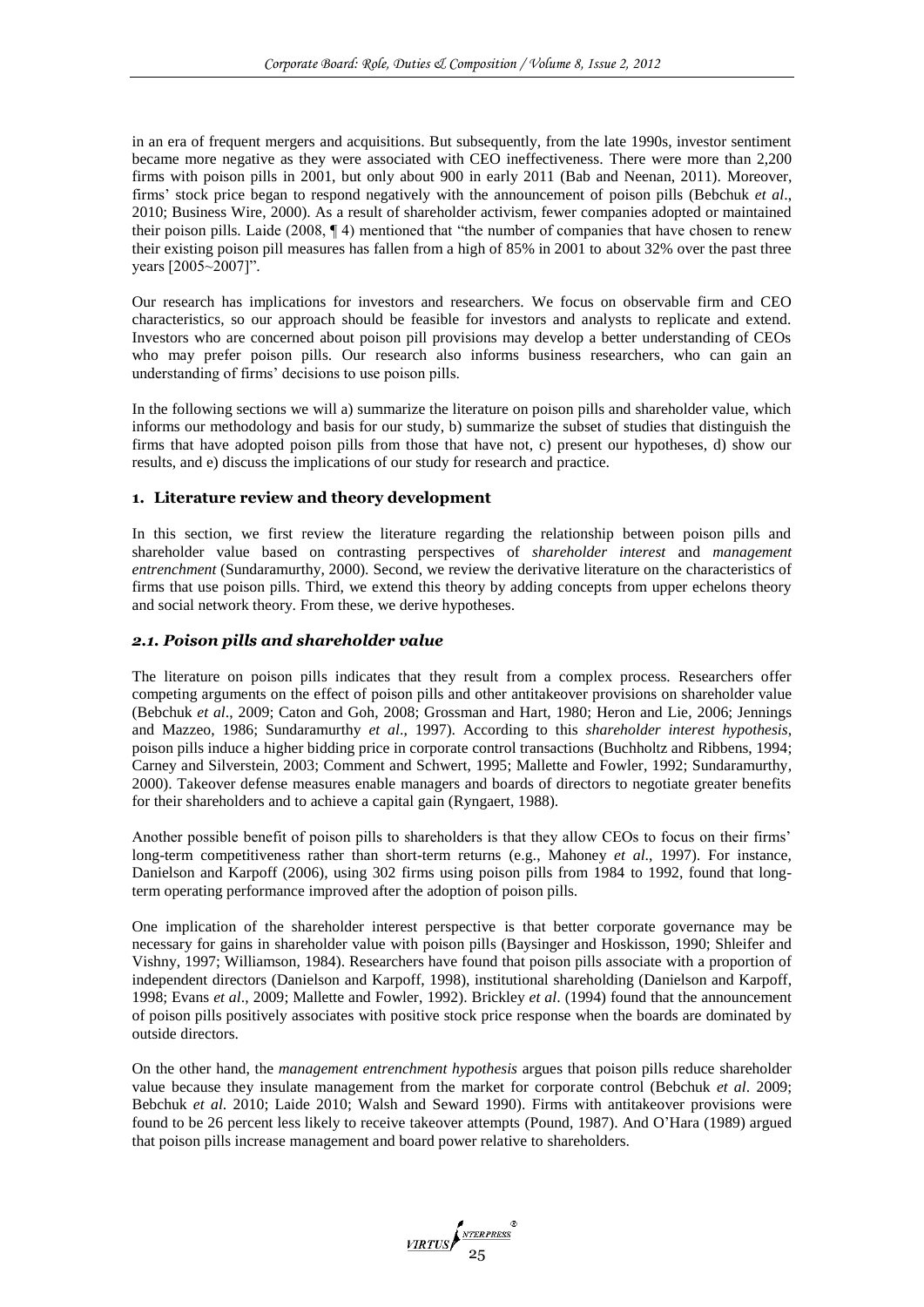Agency theory provides a basis for the management entrenchment hypothesis (Berle and Means, 1932; Jensen and Meckling, 1976). It explains the different preferences and risk profiles of principles (i.e. shareholders), and agents (i.e. managers). With poison pills, managers may act more out of self-interest than organizational welfare (Eisenhardt, 1989; Walsh and Seward, 1990). Studies have found the negative stock market response to the use of poison pills (Bebchuk *et al*. 2009; Bebchuk *et al*. 2010; Jarrell and Poulsen, 1987; Malatesta and Walkling, 1988; Ryngaert, 1998). Moreover, negative returns for shareholders are larger when the anti-takeover defense was adopted without the approval of shareholders (Jarrell and Poulsen, 1987).

## *2.2. Corporate governance and poison pills*

A derivative stream of research investigates the characteristics of firms that use or adopt poison pills. It often aims to link poison pill use with either the management entrenchment or shareholder interest hypothesis. However, there is no clear consensus. Some researchers hold that poison pills associate with a lack of monitoring and incentive misalignment (Mallette and Fowler, 1992). CEO duality, or having the CEO also serve as board chair, has been positively associated with poison pills (Mallette and Fowler, 1992). But Paul *et al*. (2009) found that firms with higher institutional ownership were more likely to repeal anti-takeover provisions. Some researchers found that insider ownership was negatively associated with poison pills (Danielson and Karpoff, 1998; Davis, 1991; Heron and Lie, 2006; Mallette and Fowler, 1992). Table 1 shows the range of studies in this area. Some of the findings support the shareholder interest hypothesis, and some support the management entrenchment hypothesis.

| Paper                     | <b>Sample</b>                                              | <b>Variables</b>                                                                                                                                                                                                                                                                               | <b>Findings</b>                                                                                                                                                                                                                                | <b>Shareholder</b><br>value |
|---------------------------|------------------------------------------------------------|------------------------------------------------------------------------------------------------------------------------------------------------------------------------------------------------------------------------------------------------------------------------------------------------|------------------------------------------------------------------------------------------------------------------------------------------------------------------------------------------------------------------------------------------------|-----------------------------|
| Davis, (1991)             | between<br>1984~1989<br>$(N=440)$                          | Fortune 500 firms $ IV:$ inside ownership, golden - Inside ownership mixed<br>parachute,<br>concentrated $\vert$ (-)<br>ownership<br>Insider<br>board,<br>network centrality, interlocks<br>with other firms, prevalence of network centrality<br>pill in a firm's industry<br>DV: Poison Pill | Concentrated<br>interlock ownership $(-)$<br>Interlock<br>$(+)$<br>- Interlocks with<br>other firms $(+)$                                                                                                                                      |                             |
| Mallette<br>Fowler (1992) | and Manufacturing<br>firms<br>$(N=673)$                    | IV:<br>independence,<br>board<br>director's<br>duality,<br>outside<br>tenure, CEO's tenure, inside<br>and outside director holding,<br>institutional holding<br>DV: Poison Pill                                                                                                                | - Duality $(+)$<br>Inside director<br>$\bar{\mathcal{L}}$<br>ownership (-)<br>Institutional<br>ownership $(+)$<br>- Duality with high<br>board<br>independence $(+)$<br>- Low CEO tenure<br>with<br>high<br>independent<br>director tenure (+) | mixed                       |
| Sundaramurthy<br>(1996)   | SandP $500$ firms IV:<br>between<br>1984~1988<br>$(N=185)$ | Institutional<br>holdings,<br>Managerial stock ownership, holdings (-)<br>proportion<br>of<br>outside<br>directors, outsider's loyalty,<br>director's equity ownership,<br>duality,<br>DV: 6 antitakeover provisions loyalty $(+)$<br>(including poison pill)                                  | Institutional mixed<br>Managerial<br>ownership<br>$(U -$<br>shape)<br>Outsider's<br>- Number of prior<br>provisions (-)                                                                                                                        |                             |

|  |  | Table 1. Summary of Literature on Poison Pill Use |  |  |
|--|--|---------------------------------------------------|--|--|
|--|--|---------------------------------------------------|--|--|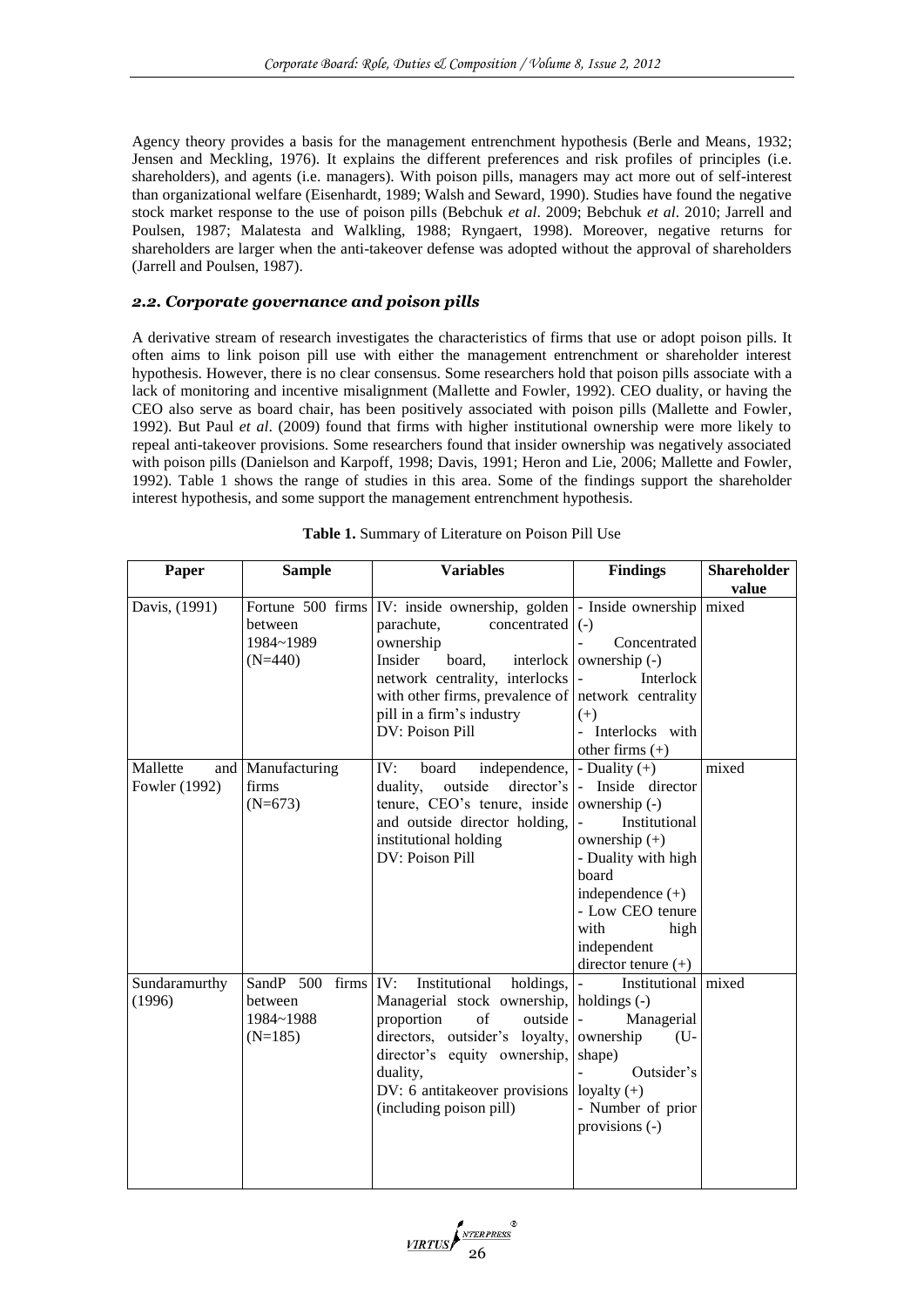| Danielson               |                                   | and SandP 500 firms IV: Institutional holdings,  - Institutional mixed   |                                   |          |  |  |  |
|-------------------------|-----------------------------------|--------------------------------------------------------------------------|-----------------------------------|----------|--|--|--|
| Karpoff (1998)          | between                           | insider<br>ownership, board holdings $(+)$                               |                                   |          |  |  |  |
|                         | 1984~1989                         | independence                                                             | <b>Board</b>                      |          |  |  |  |
|                         | $(N=513)$                         | DV:<br>20                                                                | antitakeover independence $(+)$   |          |  |  |  |
|                         |                                   | provisions (including poison)                                            | Insider                           |          |  |  |  |
|                         |                                   | pill)                                                                    | $ownership (-)$                   |          |  |  |  |
| Coates (2000)           | IPO firms                         | IV: Law firm characteristics,  -                                         | Advisory                          | by mixed |  |  |  |
|                         | $(N=320)$                         | firm age, Venture capital large law firms $(+)$                          |                                   |          |  |  |  |
|                         |                                   | backing, firm age, industry- $\vert$ -                                   | High-quality                      |          |  |  |  |
|                         |                                   | level MandA activity                                                     | underwriters $(+)$                |          |  |  |  |
|                         |                                   | DV: Defense provisions $(e.g.,]$ - Venture capital                       |                                   |          |  |  |  |
|                         |                                   | dual class stock, classified backing $(+)$                               |                                   |          |  |  |  |
|                         |                                   | board)                                                                   |                                   |          |  |  |  |
| Field                   |                                   | and IPO firms between IV: compensation, CEO age,  - Compensation   mixed |                                   |          |  |  |  |
| Karpoff (2002)          | 1988~1992                         | <b>CEO</b><br>tenure,<br>Insider $(+)$                                   |                                   |          |  |  |  |
|                         | $(N=576)$                         | ownership,                                                               | Board $\vert$ - CEO age $\vert$ - |          |  |  |  |
|                         |                                   | independence, Board Size, and  -                                         | Insider                           |          |  |  |  |
|                         |                                   | Duality                                                                  | ownership (-)                     |          |  |  |  |
|                         |                                   | DV: 10 types of antitakeover $\vert$ - Board size $(+)$                  |                                   |          |  |  |  |
|                         |                                   | provisions (including poison $\vert$ - Duality (+)                       |                                   |          |  |  |  |
|                         |                                   | pill)                                                                    |                                   |          |  |  |  |
| Heron and Lie,          | Unsolicited                       | IV: Excess cash/asset, pension   - Excess cash/asset   mixed             |                                   |          |  |  |  |
| (2006)                  | takeover attempts overfund/asset, | market-to- $ (-)$                                                        |                                   |          |  |  |  |
|                         | between                           | book asset, insider ownership,  -                                        | Insider                           |          |  |  |  |
|                         | 1985~1998                         | staggered<br>board,                                                      | $CEO$ ownership $(-)$             |          |  |  |  |
|                         | $(N=526)$                         | compensation,                                                            | board - Staggered board           |          |  |  |  |
|                         |                                   | independence, duality, stock $(+)$                                       |                                   |          |  |  |  |
|                         |                                   | return                                                                   | <b>CEO</b>                        |          |  |  |  |
|                         |                                   | DV: Poison Pill                                                          | compensation $(+)$                |          |  |  |  |
|                         |                                   |                                                                          | - Duality (-)                     |          |  |  |  |
|                         |                                   |                                                                          | - Stock return (-)                |          |  |  |  |
| Pyles, U.S.<br>Evans,   | Firms IV:                         | Pressure-sensitive                                                       | Pressure- negative                |          |  |  |  |
| and Choo (2009) between |                                   | Pressure-resistant                                                       | investors, sensitive investors    |          |  |  |  |
|                         | 1984~1990                         | golden<br>parachute,<br>outside $(+)$                                    |                                   |          |  |  |  |
|                         | $(N=157)$                         | director proportion, outside - Pressure-resistant                        |                                   |          |  |  |  |
|                         |                                   | director<br>ownership, insider investors (-)                             |                                   |          |  |  |  |
|                         |                                   | ownership                                                                | - Golden parachute                |          |  |  |  |
|                         |                                   | DV: Poison Pill                                                          | $(+)$                             |          |  |  |  |

Note: IV= Independent variable(s);  $DV =$ dependent variable(s) (+)/(-) indicates greater/lesser likelihood of poison pill use

These studies used different samples such as manufacturing firms, IPOs, law firms, and Fortune 500 firms. They used both cross-sectional and longitudinal models. They included different sets of variables for (a) firm characteristics such as market return, market to book value, other types of antitakeover provisions, and industry, (b) governance characteristics such as CEO duality, board size, board independence, insider holdings, block holdings, and institutional shareholdings, and (c) CEO characteristics such as CEO ownership and compensation structure. And they differed by time frame, which matters because attitudes towards poison pills have evolved (Bebchuk *et al*., 2010).

Different studies generate different results with different implications for the association between poison pill use and shareholder value. The large portion of mixed results suggests that the poison pill policies are the outcome of a nuanced and complex process, and that the inclusion of more information would improve the models' explanatory power.

We draw a few general implications from this research stream. First, given that corporate governance is evolving and that investors are accounting for governance when evaluating equities, studies will differ in their findings based on when they were done. Second, the differences between poison pills and other types of antitakeover policies suggest that it is worthwhile to analyze poison pills independently rather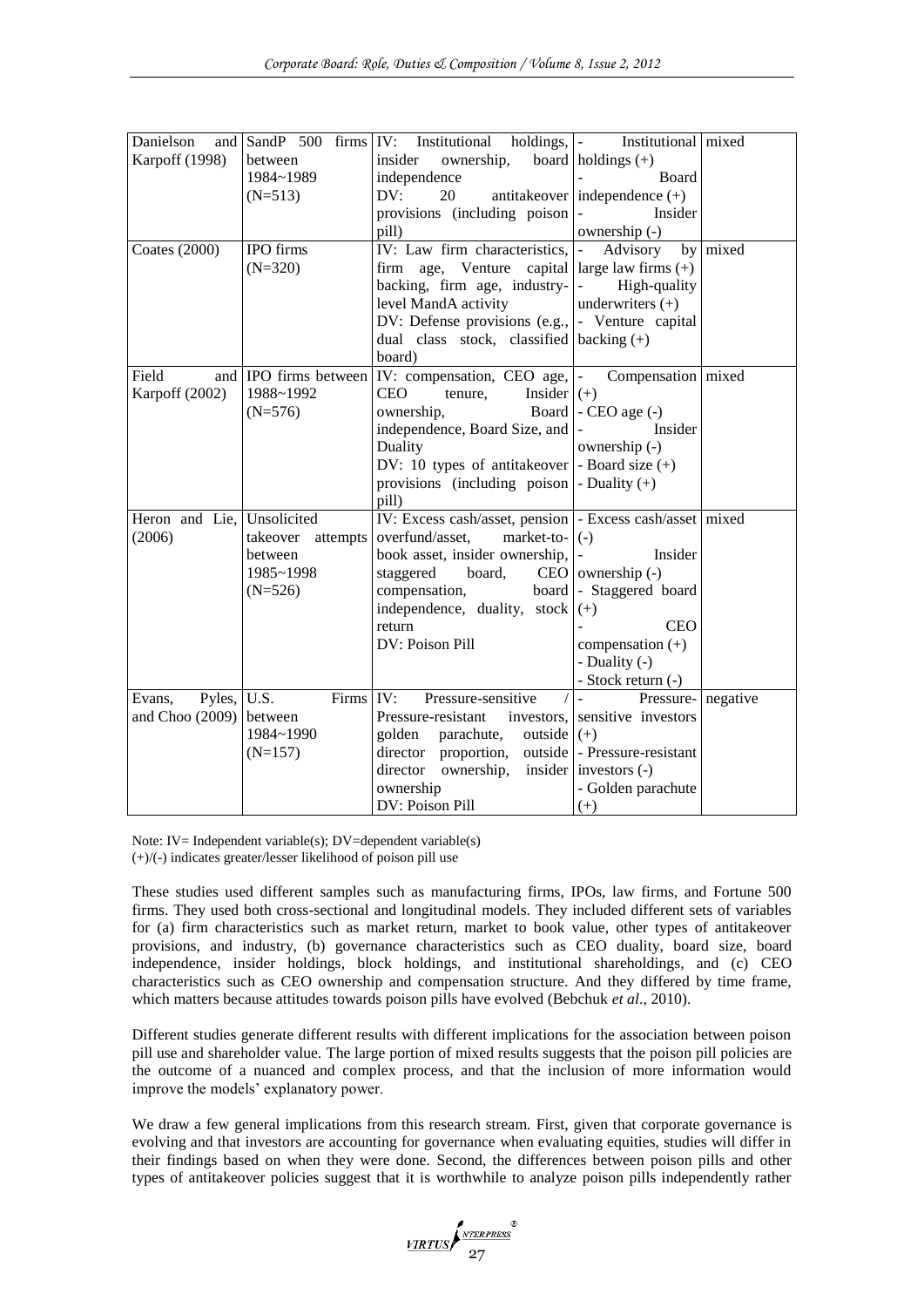than as one of a collection of antitakeover measures. And third, the models may benefit from the inclusion of more information such as, we think, CEO power and desire for poison pills.

## *2.3. Upper echelon and social network theory*

We investigate the relationship between the use or adoption of poison pills and CEO characteristics. Takeover defenses such as poison pills are usually influenced by CEOs as individuals and can be implemented without the approval of shareholders. We expect CEOs to vary in their preference and power in strategic decision making (Datta and Datta, 1996; Davis, 1991). To blend the different levels of analysis (individual CEOs and organization), we apply upper echelon theory and social network theory.

According to the upper echelons theory (Carpenter *et al*., 2004; Hambrick, 2007; Hambrick and Mason, 1984), firms' strategic decisions can be viewed in part as the reflection of their top managers. The theory argues that (a) strategic decisions in firms reflect managers' values, perceptions and cognitions, (b) these values and cognitions associate with observable characteristics of top managers such as age and education, and (c) as a result, significant organizational outcomes are associated with the top manager's observable characteristics. We use only a part of this literature in that we do not investigate characteristics of the entire top management team, but only the CEO. Previous research has argued that CEO characteristics influence firms' strategies such as R & D investment, diversification strategy fit, new market entry, corporate social responsibility, board composition and takeover resistance (Barker and Muller, 2002; Buchholtz and Ribbens, 1994; Combs *et al*., 2007; Eggers and Kaplan, 2009; Reed and Reed, 1989; Waldman *et al*., 2006). We extend the theory to firms' use of poison pills, which recognizes that their use is a strategic choice. We propose that CEOs influence firms' poison pill policies as a reflection of their individual perceptions and cognitions. In particular, we investigate the effects of CEO age and CEO education.

## **3. Hypothesis development**

## *3.1. CEO age and poison pills*

CEO age may influence organizational strategic decision-making (Hambrick and Mason 1984). For example, Davidson *et al*. (2007) found that the potential for agency problems increases as CEOs approach their retirement. Researchers have found that CEO age associates with strategic decisions such as compensation (Hitt and Barr, 1989) and strategic change (Wiersema and Bantel, 1992). A common finding is that managers' age associates with conservatism and risk-aversion (Barker and Muller, 2002; Child, 1974; MacCrimmon and Wehrung, 1986). Older managers may desire financial and career security (Cannella and Lubatkin, 1993; D'Aveni and Kesner, 1993; Friedman and Singh, 1989; Hambrick and Mason, 1984). Older CEOs may have limited job mobility (Veiga, 1983). And older CEOs' psychological commitment to the status quo may increase their resistance to takeovers (Stevens *et al*., 1978). Therefore we expect older CEOs to use antitakeover defenses to reduce their risk of job loss. Thus, based on management entrenchment hypothesis, we expect that older CEOs are more likely adopt poison pills to entrench their positions.

*Hypothesis 1. CEO age positively associates with their firm's use of poison pills.*

# *3.2. CEO educational background and poison pills*

Upper echelons theorists have argued that top managers' education affects strategic decisions (Geletkanycz and Black, 2001). Education might indicate motivation, cognitive preference, and risk propensity (Hambrick and Mason, 1984). According to Hitt and Tyler (1991) as well as Wally and Baum (1994), CEOs with higher education are more likely have greater cognitive complexity which enables the CEOs to be more flexible and to absorb new ideas and thoughts. For instance, Bantel and Jackson (1989) found that innovativeness in banks associated with top management team education. And Tyler and Steensma (1998) examined the influence of educational discipline and its influence on strategic decision making. They found that managers with technical education backgrounds placed more weight on the opportunities provided by technological alliances and innovation.

These findings indicate the effect of top managers' education on strategy, but it is not clear how education may relate to poison pill use. One stream of research suggests that business schools, especially MBA

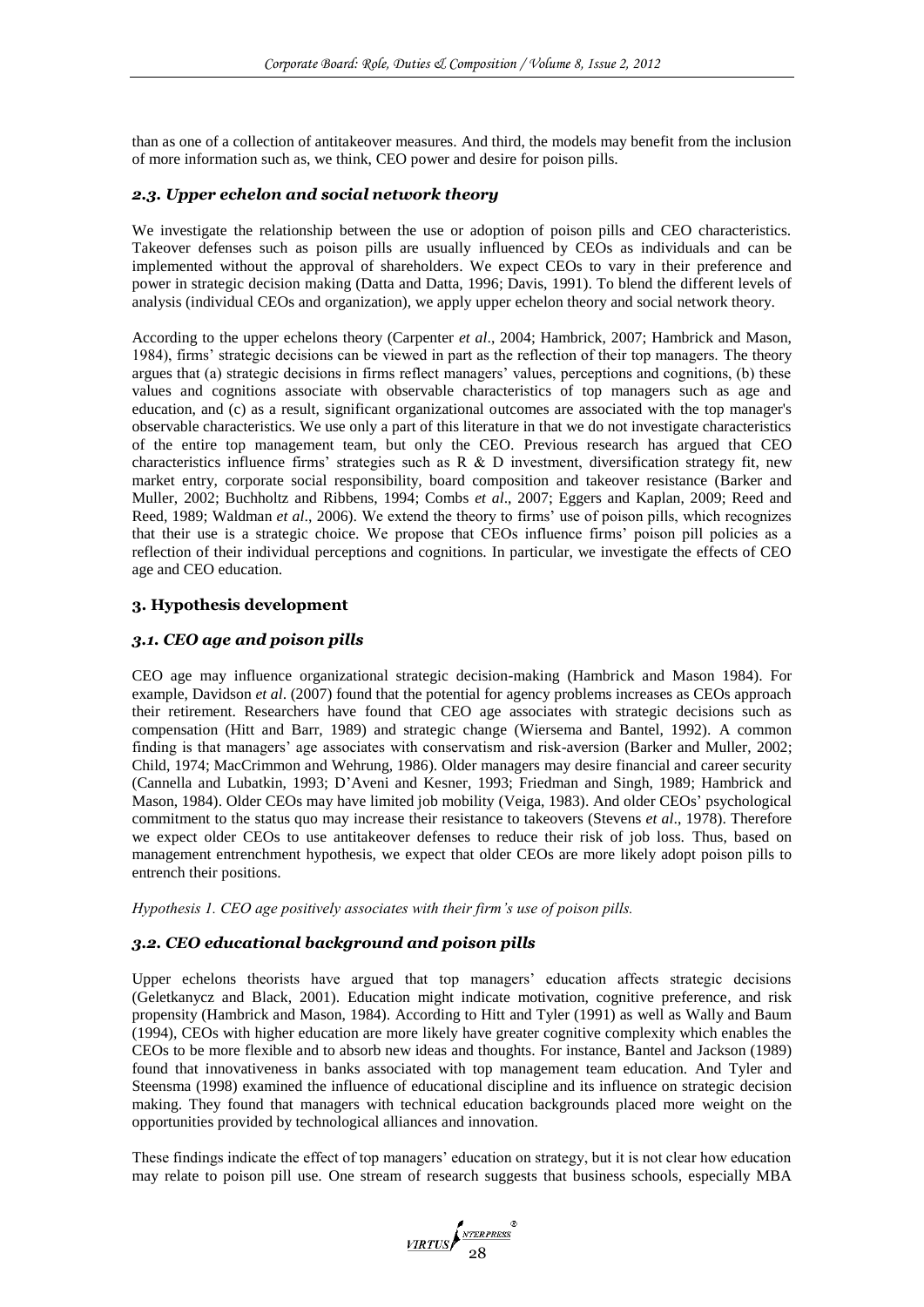programs, tend to teach analytic skills to avoid losses rather than entrepreneurial skills and innovation (Barker and Muller, 2002; Hambrick and Mason, 1984). The findings suggest that MBAs and business education associates with risk aversion. Based on this possibility, we expect that CEOs with businessrelated education backgrounds will focus on their job security and will be more inclined to use poison pills.

*Hypothesis 2. Business-related education background of CEOs positively associates with their firms' use of poison pills.*

# *3.3. CEO outside directorships and poison pills: the role of social network theory*

Social network theorists have investigated the role of individuals' positions in social networks, not their personal characteristics or attributes, in determining their access to information and power (Brass and Burkhardt, 1993; Friedkin, 1993; Rowley, 1997; Wasserman and Galaskiewitz, 1994). We focus on degree centrality, measured as an actor's number of ties with others in a network. As described by Zupan and Kase (2007, p. 250) "an actor who has a high (valued) outgoing degree centrality would disseminate (either as a source or as a broker) specific solutions to the problem, information, support or ideas to a greater number of his colleagues at a greater frequency." They found that centrality associates with individuals' influence on decisions through their use of power and support. This influence may apply to CEOs and firms' poison pill policies.

Individuals' position in external networks has also been shown to influence their career success and finding jobs (Adler and Kwon, 2002; Granovetter ,1983; Lin and Dumin, 1986). Podolny and Baron (1997) found that large networks of social ties help individuals to increase job mobility. Williamson and Cable (2003) found that firms tend to hire top managers through inter-firm board ties (e.g., Westphal, 1999).

These findings suggest that CEOs will have more power and be more aware of job opportunities to the extent they serve as directors on other firms' boards. Directorships on other firms' boards represent a formal tie between firms, so it is a type of tie that network theorists study. We think that these formal ties are most relevant to our study because directors have direct access to proprietary information and participate in other firms' decisions, including decisions on adopting poison pills.

As a result of network centrality, CEOs may not be worried about losing their current positions. Their power in the business network may substitute for the job security that poison pill policies may provide. They may feel confident about their prospects for winning other positions. Therefore, CEOs who have more outside directorships may be less sensitive about their current job loss, and less motivated to adopt poison pills.

In addition, outside directorships may play a role in the diffusion of common business practices. For example, Davis (1991) found that firms were more likely to adopt poison pills to the extent their boards were interlocked with other firms. We note that Davis' study used a sample from the 1980s when poison pills were popular. While in the late 2000s poison pills were less popular. If overlapping directorates lead firms to 'mimic' other firms' practices (e.g., DiMaggio and Powell, 1983), it is reasonable to assume that in the late 2000s CEOs with more outside directorships would be less likely to use poison pills. So for both the job market information and consensus reasons, we hypothesize that CEO outside directorships will negatively associate with poison pills.

*Hypothesis 3. The number of CEO outside directorships negatively associates with the firm's use of poison pills.*

## *3.4. Interaction effect of CEO power on poison pills*

CEO *preference* for poison pills, as indicated by age, education background and outside directorships, may not be sufficient to affect their firms' poison pill use. They may also have to have organizational *power* within their organizations*,* or 'the capacity of individual actors to exert their will' (Finkelstein, 1992, p. 506).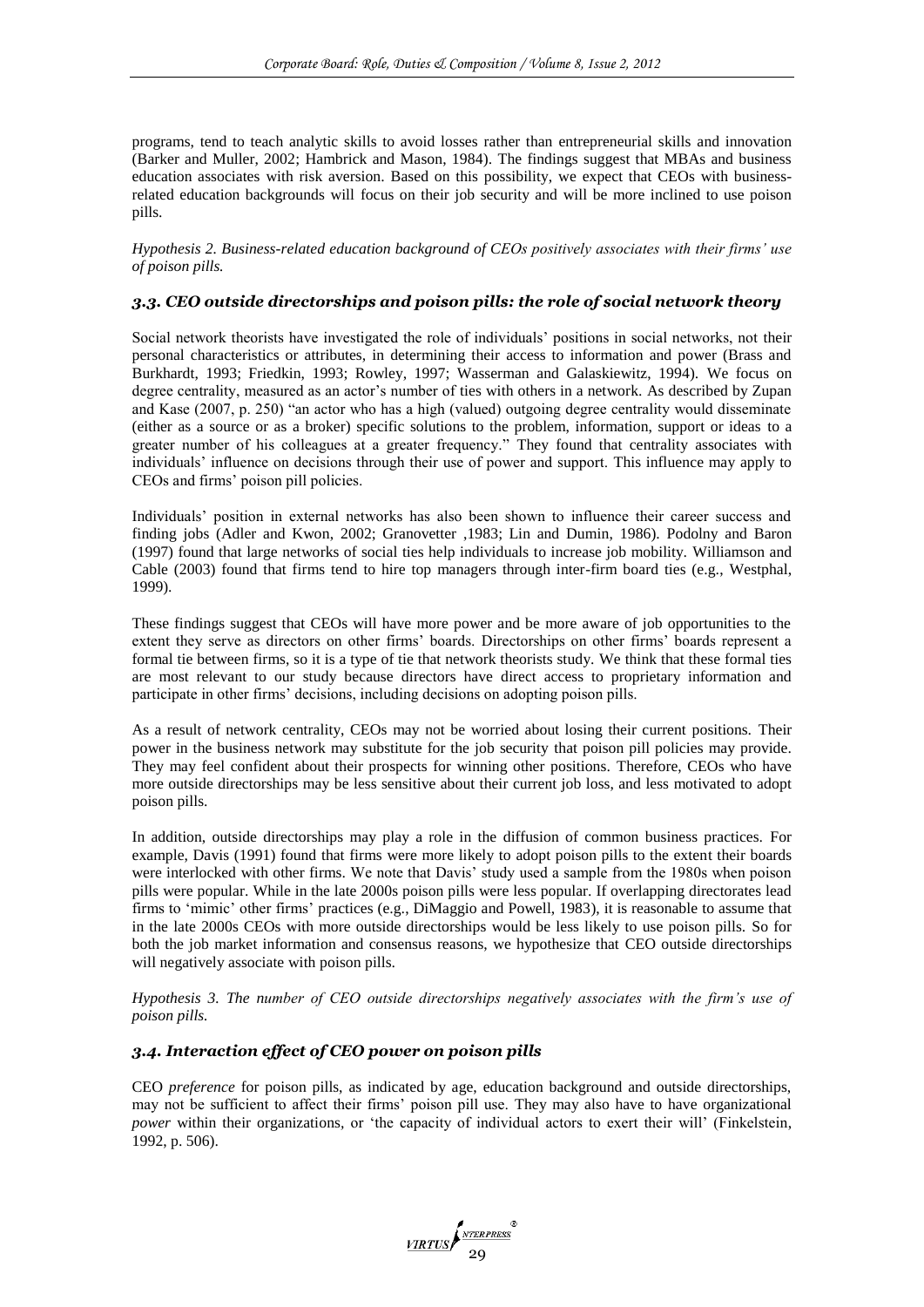It has been argued that CEO power increases with duality, where CEOs are also board chairpersons. Finkelstein (1992) argued that CEOs have high 'structural power' because of their formal organizational position such as chairman of board. Research supports the view that duality increases CEOs' power (Hambrick, 1981; Harrison *et al*., 1988; Mizruchi, 1983; Ocasio, 1994). Duality may allow for greater CEO personal benefits (Firstenberg and Malkiel, 1994; Herman, 1981; Mace, 1971), higher total compensation (Grossman and Cannella, 2006), and the adoption of poison pills (Mallette and Fowler, 1992).

Given the arguments regarding the hypothesized CEO preference (i.e., age, business education background, and outside directorships), we assume that the power given by CEO duality will strengthen this relationship. We hypothesize a moderating relationship in which CEO preference is increased with CEO power.

*Hypothesis 4a. CEO duality strengthens the relationship between age and the firm's use of poison pills.*

*Hypothesis 4b. CEO duality strengthens the relationship between CEO education and the firm's use of poison pills.*

*Hypothesis 4c. CEO duality strengthens the relationship between CEO outside directorships and the firm's use of poison pills.*

## **4. Methods**

Our statistical analysis relies on a two assumptions. First, the use of poison pills is a strategic decision that can be influenced by the CEO (Peterson *et al*., 2003; Walsh and Seward, 1990). Mahoney *et al.* (1997) also noted that in some instances "management has full discretion in determining when the poison pill provision is applicable" (p. 360). Second, poison pill use is associated with CEO characteristics such as educational background and outside directorships. Given these assumptions, we use a logistic regression analysis with poison pill as the dependent variable and CEO characteristics as independent variables.

We refer to the existing literature on firms' poison pill use to build our database and model. We sampled firms at one point in time and in one sector in order to control for differences in poison pill practices across time and industries. We chose to study poison pill use in 2007 because it is the most recent year that data are available prior to the recent recession. The recession was likely to have a significant effect on corporate practices such as adoption of poison pills due to shrunken market value. We chose a single industry sector (two-digit primary SIC codes of 20 through 39) because it is likely to have limited differences with regard to planning horizon and industry norms. For instance, Laide (2008) found that the average renewal rate of poison pills is 42.9% (consumer service), 27.8% (financial industry), and 16.7% (retail trade) in 2007. We include other antitakeover provisions as a control variable, so our model can be interpreted as investigating the incremental effect of poison pills. Our control variables include firm, shareholder, and board characteristics as noted below.

#### *4.1. Data and sample*

Our sample was drawn from *Fortune* 500 firms in the manufacturing sector. Our selection of only large *Fortune* 500 firms controls for differences due to firm size. The initial sample included 174 firms. We then excluded firms where the CEO had been in place for less than one year because he or she would not be likely to affect governance decisions so soon. We also excluded firms acquired or bankrupted within a year, because these firms might change their antitakeover provisions to facilitate acquisition processes. For example, firms usually remove the antitakeover amendments if they solicit mergers with other firms. After these exclusions, the final sample included 162 firms. We used *Corporate Library, COMPUSTAT* database, and firm's proxy statements (i.e., SEC Form DEF 14A) to collect organizational and financial data.

To investigate the issue of CEO causality of poison pills, we also conducted an analysis of a subsample of 81 firms that had poison pills in 2006. Of these, 23 dropped their poison pills for 2007. No firm in our sample adopted a poison pill during the same time period. For this subsample, there are fewer observations and lower statistical power than in our primary analysis, but this design controls for

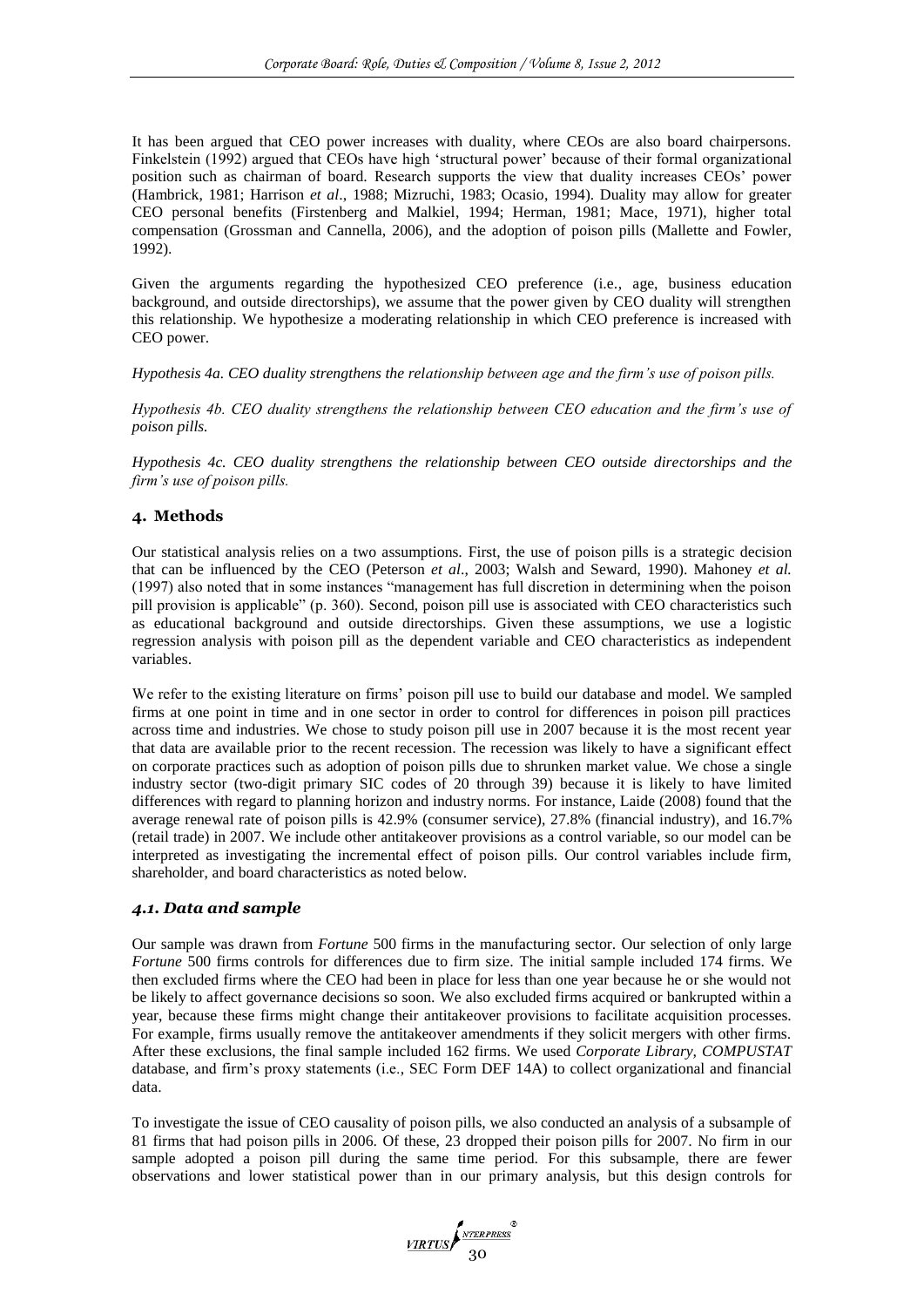causality – effect of CEO on poison pill decision. At this time, the CEO was in place, and there is limited possibility for reverse causality – or firms implementing poison pills to attract certain CEOs.

## *4.2. Variables*

#### *4.2.1. Dependent variable*

The dependent variable is the presence of poison pills in 2007; it is coded as 1 if it is used and 0 if not. 58 firms in our sample firms used poison pills while 104 firms did not. We used the variable from *Corporate Library*. We do not differentiate between long-standing and short-term poison pills in the full model. In our subsample analysis, we do, as noted above. For the full model, we assume that CEO power and motivation matters for maintaining as well as adopting poison pills, even if inherited. We think these assumptions are valid given the recent trend of flexibility in poison pill decisions (RiskMetricks Group, 2009).

#### *4.2.2. Independent variables*

All independent variables about CEOs were drawn from the Corporate Library and firm's proxy statements with a one year time lag. *CEO age* was the age of a CEO in year 2006. Following previous literature (Barker and Muller, 2002), *CEO education* was coded according to the number of business or economics degrees earned by the CEO at any level (undergraduate, masters, or Ph.D.). Lastly, *CEO directorship* was measured by the number of directorships he or she serves in other firms. Board memberships of non-profit organization such as university, charitable foundation, and community organization were not included because these affiliations may have less effect on job mobility.

## *4.2.3. Control variables*

We controlled for a number of firm characteristics that were previously identified as influential on poison pill decisions.

*Prior ROA* (return on assets) was measured by the firm's ROA in 2006. We controlled for this factor because poorly performing firms are more likely to be a target of hostile takeover as their stock price decreases.

*Debt ratio* was measured by the ratio of total long-term debt to total assets. We included this variable because firms with high level of debt are less attractive to acquirers, so it is reasonable to assume that they would not need poison pill.

*Other provisions* were measured by the number of other anti-takeover provisions including (a) classified board provision, (b) dual class stock, (c) supermajority merger approval provision, (d) bylaw amendment vote, and (e) corporate charter amendment vote. Thus, this variable ranges from zero to five. This variable shows firm propensity for using anti-takeover policies and therefore should positively associate with poison pill provisions.

*Firm size* was measured by the number of employees, which has been related to the presence of poison pills (Agrawal and Mandelker, 1990; Davis, 1991; Mallette and Fowler, 1992). Larger firms are difficult to acquire due to the higher capital requirements, so firm size may be a substitute for poison pills.

*Board independence* was measured by the number of outside directors divided by total number of directors. Boards with a higher proportion of outside members are likely to offer more independent oversight of management (e.g., Fama and Jensen, 1983) and they are less likely to adopt anti-takeover provisions (Guo *et al*., 2008).

Ownership structure such as *5% blockholdings* and *insider holdings* were included in the analysis. A block shareholder, who owns more than 5% of outstanding shares, may influence poison pill decisions (Agrawal and Mandelker, 1990, 1992; Brickley *et al*., 1994; Evans *et al*. 2009; Sundaramurthy, 2000). Insider holdings, the stock owned by top managers and board members with the exclusion of CEO ownership, may affect poison pill policies. For example, Davis (1991) found that high insider ownership decreased the adoption of poison pills because such insiders may have power to veto undesirable takeover

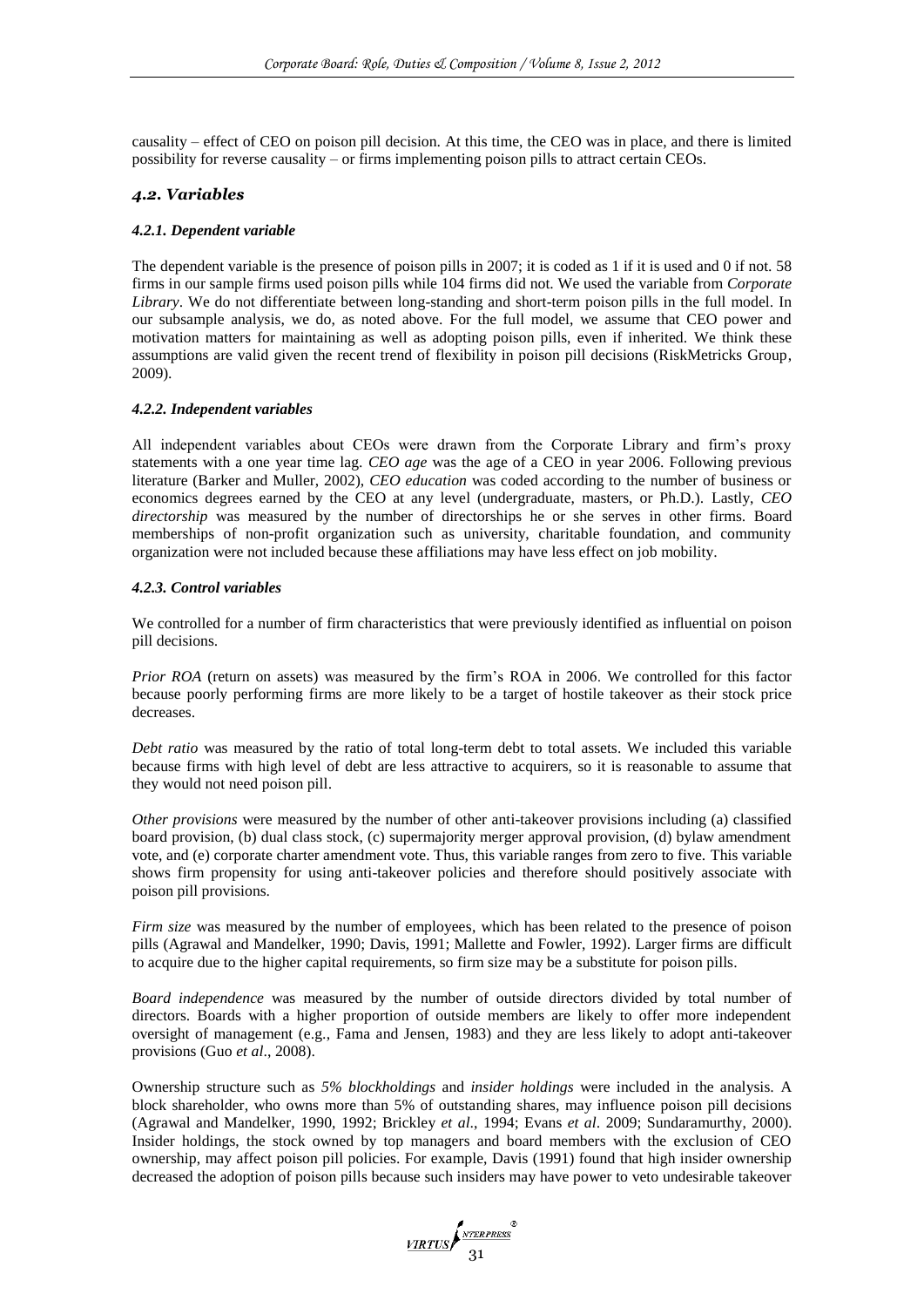attempts. Loh (1992) found that an increase in insider ownership after the poison pill announcement associated with positive stock price movement. On the other hand, Singh and Harianto (1989) found that firms with diffused ownership structure were more likely to use antitakeover provisions such as golden parachutes.

*CEO duality* was measured by a dummy variable coded as 1 if the CEO also serves chairman and 0 otherwise. CEO duality may indicate weak monitoring by the board of directors (Baysinger and Hoskisson, 1990; Boyd, 1994; Finkelstein, 1992; Hambrick, 1981). Previous research is mixed, with CEO duality both positively associated (Field and Karpoff, 2002; Mallette and Fowler, 1992) and negatively associated (Heron and Lie, 2006) with the poison pills.

*CEO stock ownership* was measured by number of CEO's shares relative to total number of shares outstanding. CEOs with significant share holdings are likely to act for the sake of shareholder wealth (McEachern, 1975). Previous researchers have found a negative relationship between the level of CEO stock ownership and takeover resistance (Buchholtz and Ribbens, 1994; Wade *et al*., 1990).

*CEO fixed salary* was calculated by CEO's fixed salary divided by total annual compensation. This variable indicates the link between managerial compensation and firm performance (Barnhart *et al*., 2000; Daily *et al*., 2003; Mace, 1971). A low value for fixed salary suggests that compensation is based on firm performance, and less likely to have poison pills.

*CEO Tenure* is the number of years since being named as CEO. Previous studies found that CEOs have more power in the organization as they advance in their careers (Daily and Johnson, 1997; Hill and Phan, 1991; Walters *et al*., 2007).

Finally, we controlled for *industry* effects because the adoption of poison pills may vary across industry, even within the manufacturing sector (Laide, 2008). We controlled for the industry effect by using a series of dummy variables for each firm's primary 2-digit SIC code.

## *4.3. Statistical analysis*

We used multiple logistic regression analysis to examine the effects of CEO characteristics on poison pill use. To address the potential problem of nonspherical disturbances in our analysis, we used a progressive series of exponential root transformation of two skewed variables, insider holdings and CEO stock ownership, until the skewness was below a level of three. We also conducted a series of diagnostic checks on each of our reported models (e.g., nonlinearities, multicollinearity, and influential observations). The variance inflation factors for each variable in our reported models were all less than three up to the point of adding the interaction variables. So model 5 of Table 3 may have some inflated variance due to multicollinearity. But even with this effect, the variables of interest were still significant, and the increase in overall model fit, relative to model 4, supports our interpretation of the findings. We tried a number of different alternative models, but they did not have different results from those reported in Tables 3 and 4. Table 2 provides descriptive statistics, including means, standard deviations, and correlations for all variables.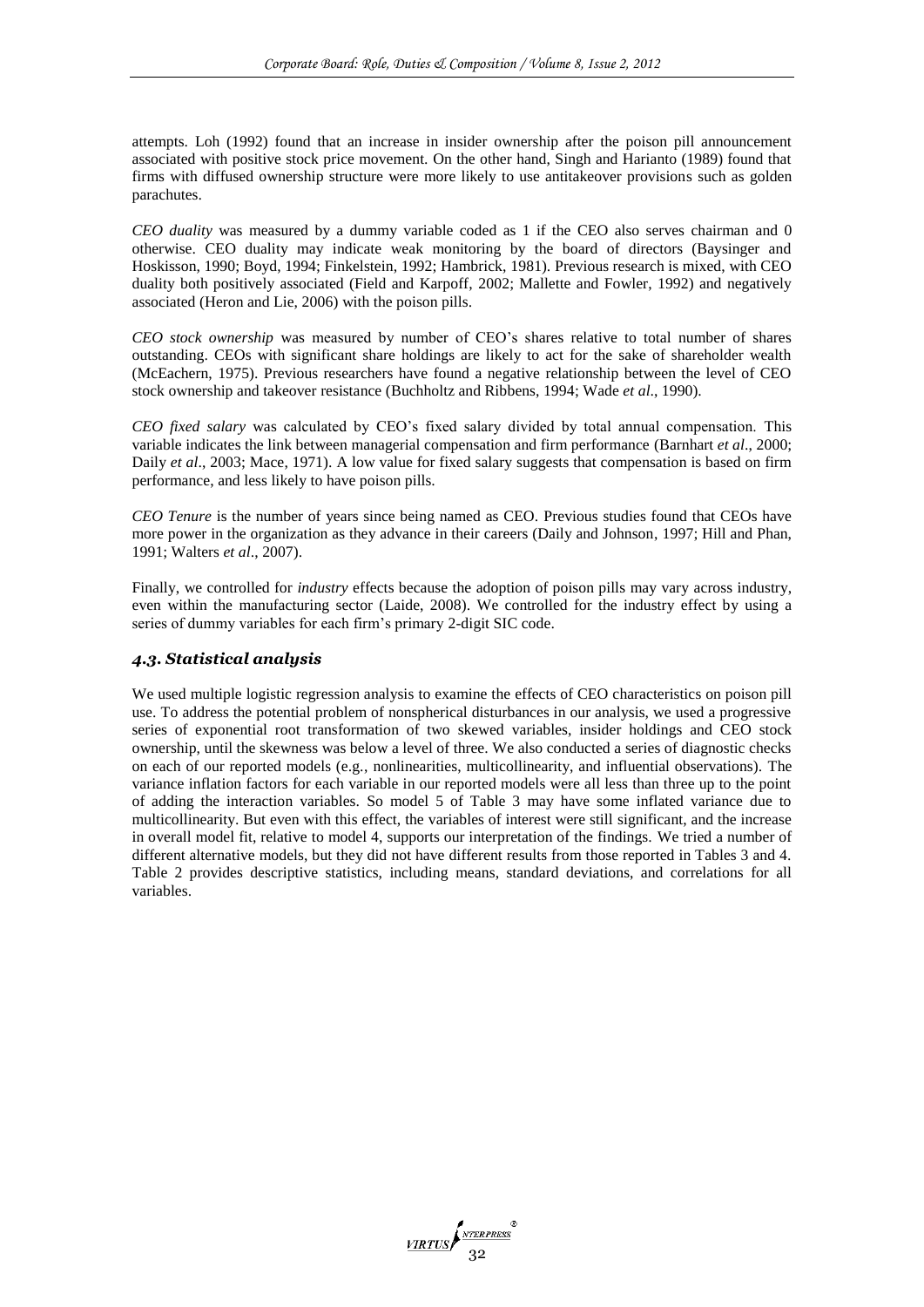|                         |      | Mean S.D.  | $\mathbf{1}$ | $\boldsymbol{2}$ | $\mathbf{3}$ | 4      | 5        | 6        | $\overline{7}$ | 8      | $\boldsymbol{9}$ | 10      | 11     | 12      | 13   | 14  |
|-------------------------|------|------------|--------------|------------------|--------------|--------|----------|----------|----------------|--------|------------------|---------|--------|---------|------|-----|
| 1. Poison Pill Use      |      | 0.36 0.48  |              |                  |              |        |          |          |                |        |                  |         |        |         |      |     |
| 2. Prior ROA            | 0.08 | 0.07       | .05          |                  |              |        |          |          |                |        |                  |         |        |         |      |     |
| 3. Debt Ratio           | 0.20 | 0.12       | .10          | $-.48**$         |              |        |          |          |                |        |                  |         |        |         |      |     |
| 4. Other Provisions     | 1.59 | 1.18       | $.16*$       | $-.06$           | $.16*$       |        |          |          |                |        |                  |         |        |         |      |     |
| 5. Firm Size            | 4.99 | 1.96       | $-.29**$     | $-.08$           | $-.06$       | $-.04$ |          |          |                |        |                  |         |        |         |      |     |
| 6. Board Independence   | .86  | .07        | .06          | .02              | $-.01$       | .07    | .02      |          |                |        |                  |         |        |         |      |     |
| 7. Insider Shareholding | .07  | .16        | $-.03$       | $-.21**$         | .12          | .05    | $-.14$   | $-.33**$ |                |        |                  |         |        |         |      |     |
| 8.5% Block Holdings     | .18  | .16        | .06          | $-.20**$         | $.17*$       | .01    | $-.27**$ | $-.04$   | $-.21**$       |        |                  |         |        |         |      |     |
| 9. CEO Duality          | .71  | .46        | .05          | $-.02$           | .11          | .09    | $.17*$   | $.17*$   | $-.32**$       | .01    |                  |         |        |         |      |     |
| 10. CEO Stock Ownership | .40  | 1.24       | $.21**$      | $-.13$           | $.19*$       | .01    | $-.24**$ | $-.16*$  | $.28**$        | .10    | .09              |         |        |         |      |     |
| 11. CEO Fixed Salary    | .20  | .17        | $.18*$       | $-.16*$          | .06          | .00.   | $-.10$   | .10      | .10            | .14    | $-.08$           | $-.13$  |        |         |      |     |
| 12. CEO Tenure          |      | 7.46 6.52  | $.15*$       | $-.05$           | $.16*$       | .05    | $-.06$   | $-.04$   | .13            | $-.03$ | $.31**$          | $.55**$ | $-.11$ |         |      |     |
| 13. CEO Age             |      | 55.01 5.60 | .00          | .00.             | .12          | $.07$  | $.07$    | $.25**$  | $-.10$         | $-.02$ | $.30**$          | $.16*$  | $-.08$ | $.39**$ |      |     |
| 14. CEO Education       | .74  | .67        | .04          | $-.08$           | .05          | .06    | .10      | .10      | .01            | .05    | $.08\,$          | $-.06$  | $-.08$ | .00.    | .00. |     |
| 15. CEO Directorship    | 1.07 | .85        | $-12$        | $-.01$           | .10          | $-.03$ | .00.     | $.18*$   | $-.14$         | $-.02$ | $.29**$          | .04     | $-.08$ | $.17*$  | .12  | .12 |

**Table 2.** Descriptive Statistics and Correlations

*\* p*  $\leq .05$ , \*\* *p*  $\leq .01$  level, (N=162). Two tail test.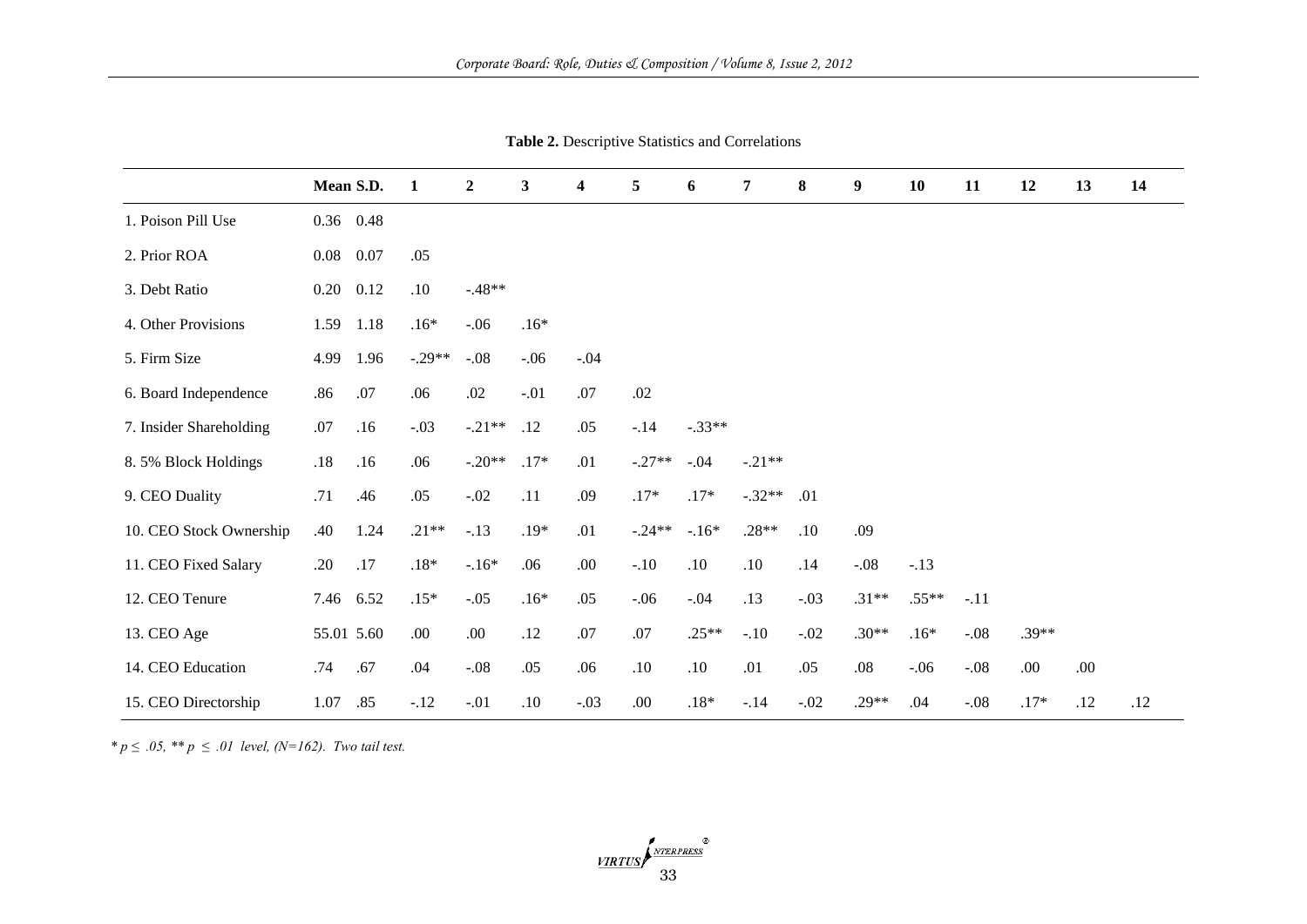In our logistic regressions, we included industry dummy variables and report the number of industry dummies that were significant (see Table 3). As a set of variables, industry dummies were barely significant. For all of our models, inclusion of industry dummies did not change the sign or significance of our findings with respect to our hypotheses. But inclusion of industry dummies did increase multicollinearity and reduce our models' degrees of freedom. So we include in our reported tables models that use industry dummies parsimoniously. Our results tables include model fit, incremental model improvement, coefficient estimates, standard errors, and significance levels. Our final model for each sample includes marginal effects following Wiersema and Bowen (2009).

#### **5. Results**

Table 3 shows the results of our logistic regression analysis. We show five hierarchical models. The first model contains only the control variables. The second adds variables related to board and ownership characteristics. The third adds CEO power variables. The fourth adds variables related to CEO motivation and the hypotheses. The fifth includes an interaction term for CEO education and CEO duality. Interestingly, the addition of the variables related to board and ownership characteristics in model 2 did not significantly increase the model's explanatory power. Models 3, 4, and 5 significantly increased explanatory power, as shown by both the change in log likelihood statistic and the improvement in the percent correctly classified.

Marginal effects, the effect of a unit change in the independent variable on the dependent variable while holding the value of other variables fixed, were reported and used for our discussion. Wiersema and Bowen (2009) recommend that marginal effects be included in reported results. Here, marginal effects mirror the coefficient significance levels.

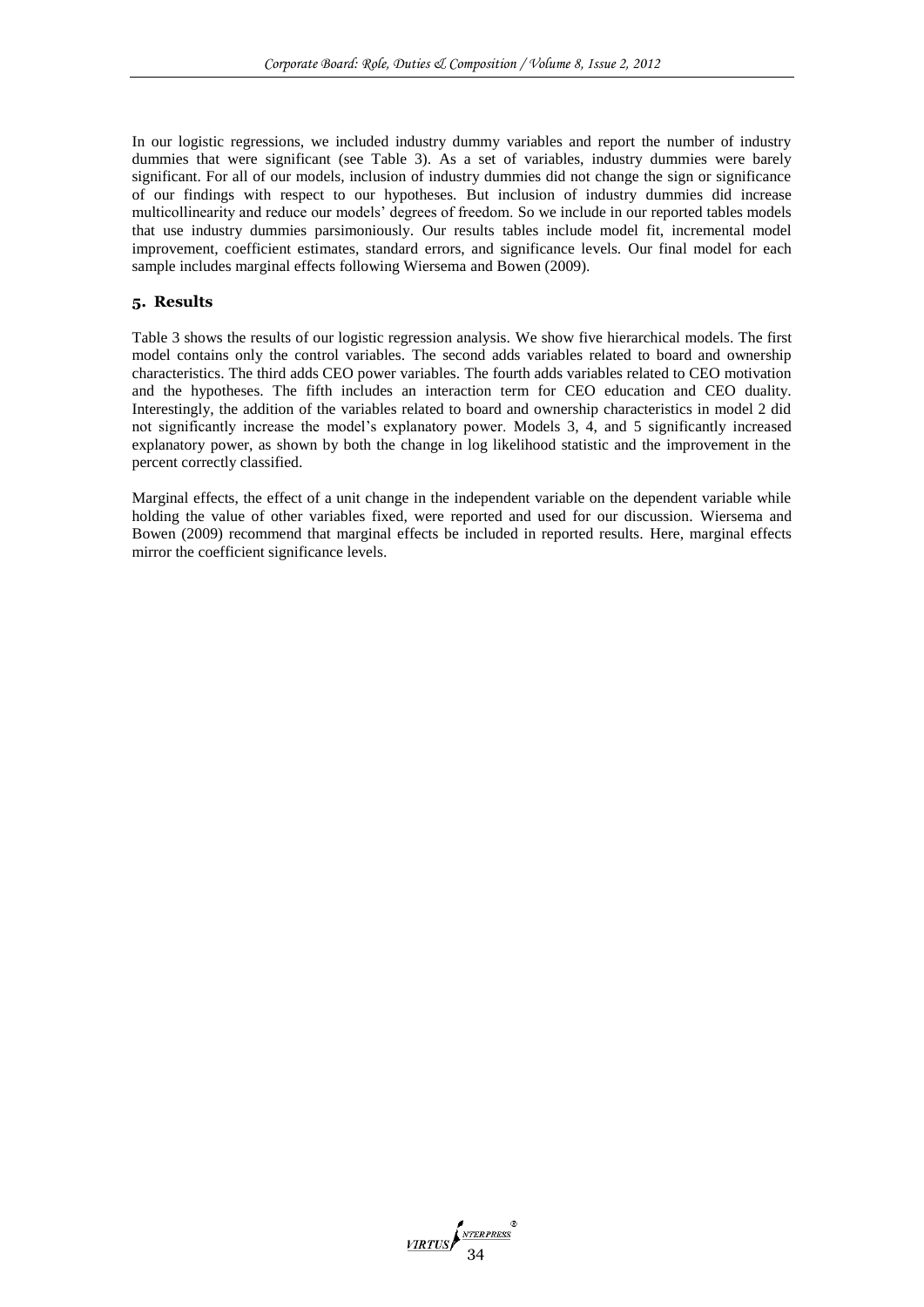| <b>Variable</b>                                       | Model 1   |            | Model 2 |            | Model 3 |                  | Model 4 |                | Model 5 |               | <b>Marginal Effect</b> |                   |        |
|-------------------------------------------------------|-----------|------------|---------|------------|---------|------------------|---------|----------------|---------|---------------|------------------------|-------------------|--------|
| Constant                                              |           | $-0.13$    | (1.26)  | $-0.84$    | (3.54)  | $-2.14$          | (4.01)  | $-0.82$        | (4.52)  | $-1.11$       | (4.54)                 |                   |        |
|                                                       |           |            |         |            |         |                  |         |                |         |               |                        |                   |        |
| Prior ROA                                             |           | 3.74       | (3.25)  | 2.59       | (3.42)  | 2.84             | (3.72)  | 3.69           | (3.94)  | 2.70          | (4.34)                 | 0.53              | (0.86) |
| Debt-to-Assets Ratio                                  |           | 2.19       | (2.14)  | 1.95       | (2.17)  | 0.92             | (2.28)  | 1.75           | (2.44)  | 1.40          | (2.39)                 | 0.28              | (0.47) |
| Other provisions                                      |           | $0.40*$    | (0.18)  | $0.40*$    | (0.18)  | $0.49**$         | (0.19)  | $0.43*$        | (0.19)  | $0.45*$       | (0.20)                 | $0.09*$           | (0.04) |
| Firm Size                                             |           | $-0.56***$ | (1.26)  | $-0.62***$ | (0.16)  | $-0.58***$       | (0.17)  | $-0.70***$     | (0.19)  | $-0.68***$    | (0.19)                 | $-0.13***$        | (0.04) |
| <b>Board Independence</b>                             |           |            |         | 1.94       | (3.38)  | 1.92             | (3.93)  | 1.56           | (4.36)  | 1.32          | (4.39)                 | 0.26              | (0.86) |
| <b>Insider Shareholdings</b>                          |           |            |         | $-1.11$    | (1.35)  | $-2.37$          | (1.62)  | $-3.05\dagger$ | (1.71)  | $-2.99$ †     | (1.75)                 | $-0.59\dagger$    | (0.34) |
| 5% Block holdings                                     |           |            |         | $-1.12$    | (1.38)  | $-1.73$          | (1.49)  | $-2.65$        | (1.61)  | $-3.02$ †     | (1.65)                 | $-0.60\dagger$    | (0.32) |
| CEO duality                                           |           |            |         |            |         | $-0.03$          | (0.53)  | 0.18           | (0.57)  | 0.29          | (0.60)                 | 0.06              | (0.12) |
| CEO stock ownership                                   |           |            |         |            |         | $1.44\dagger$    | (0.86)  | 1.66†          | (0.86)  | $1.81*$       | (0.89)                 | $0.36*$           | (0.17) |
| CEO fixed salary                                      |           |            |         |            |         | $3.01*$          | (1.37)  | $3.40*$        | (1.47)  | 3.98*         | (1.56)                 | $0.78*$           | (0.31) |
| <b>CEO</b> Tenure                                     |           |            |         |            |         | 0.04             | (0.04)  | 0.06           | (0.05)  | 0.06          | (0.05)                 | 0.01              | (0.01) |
| $CEO$ Age                                             |           |            |         |            |         |                  |         | 0.00           | (0.05)  | 0.00          | (0.05)                 | 0.00              | (0.01) |
| <b>CEO</b> Business Education                         |           |            |         |            |         |                  |         | $0.63*$        | (0.35)  | $0.49\dagger$ | (0.37)                 | 0.10 <sup>†</sup> | (0.07) |
| <b>CEO</b> Directorship                               |           |            |         |            |         |                  |         | $-0.78**$      | (0.32)  | $-0.76**$     | (0.31)                 | $-0.15**$         | (0.06) |
| CEO Business Education X Duality                      |           |            |         |            |         |                  |         |                |         | 1.86*         | (0.84)                 | $0.37*$           | (0.17) |
| #<br>Industry<br>Dummy<br>(significant at $p < .05$ ) | Variables |            |         |            |         | $\boldsymbol{0}$ |         | $\mathbf{0}$   |         | -1            |                        | 2                 |        |
| Pseudo R-Square                                       |           | .21        |         | .22        |         | .27              |         | .32            |         | .34           |                        |                   |        |
| Changes in $\chi^2$ from previous model               |           |            |         | 2.00       |         | $11.54*$         |         | $10.27*$       |         | $5.13*$       |                        |                   |        |
| Correctly classified                                  |           | 73.5%      |         | 69.8%      |         | 74.1%            |         | 76.5%          |         | 80.2%         |                        |                   |        |
| Probability > $\gamma^2$                              |           | p<.001     |         | p<.01      |         | p<.001           |         | p<.001         |         | p<.001        |                        |                   |        |

| Table 3. Logistic Regression Analysis of Poison Pills |  |  |  |  |
|-------------------------------------------------------|--|--|--|--|
|-------------------------------------------------------|--|--|--|--|

 $\uparrow$ p $\leq$ .05, \*\* p  $\leq$ .01, \*\*\* p  $\leq$ .001. Two-tailed test for controls and one-tailed test for independent variable (hypotheses are directional). Standard errors are in parentheses. Dependent variable is the use of poison pill, (N =162). Individual industry dummy variables are not reported for parsimony and marginal effect is based on Model 5.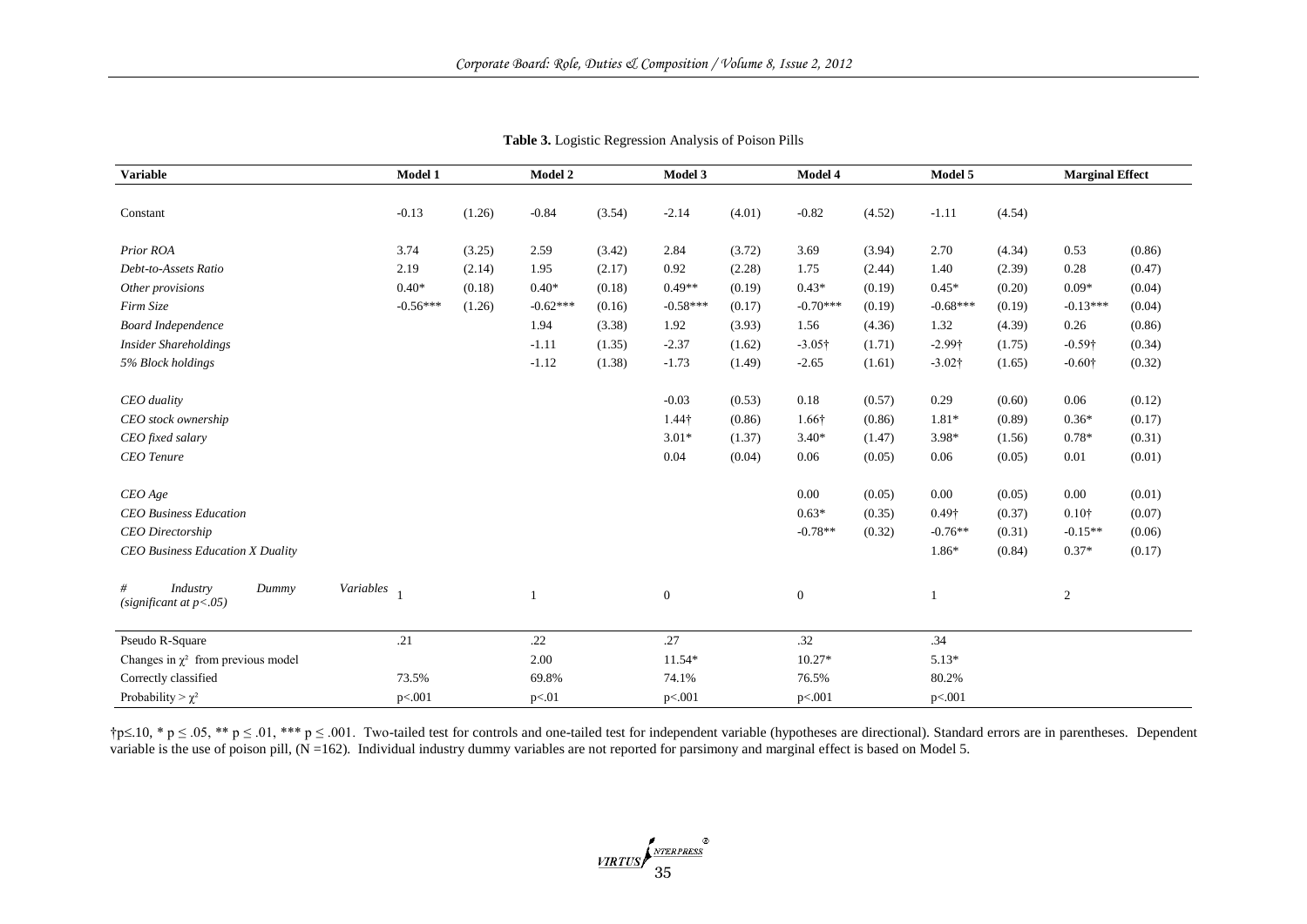For the control variables, there were six variables with some statistical significance. Large firms were less likely to use poison pill ( $p \le 0.001$ ), whereas firms with other antitakeover provisions besides poison pill were more likely to use it ( $p \le 0.05$ ). For the CEO variables, CEO stock ownership ( $p \le 0.05$ ), and CEO fixed salary ( $p \le 0.05$ ) were positively associated with their firms' use of poison pills. At the 10% significance level, 5% blockholdings and insider shareholdings were negatively associated with poison pills. The 5% blockholdings, insider shareholdings and CEO fixed salary findings were consistent with the idea that effective corporate governance reduces the poison pill use.

Our model found no support for a relationship between CEO age and firms' poison pill use (Hypothesis 1). To investigate further, we tested for curvilinear relationships using the square of CEO age, and a variable for CEO above age 65. In both cases we found no effect. We found marginal support for Hypotheses 2. There is a positive relationship between CEO business education and their firms' use of poison pill ( $p \le 0.10$ ). Consistent with Hypothesis 3, we found the negative effect of CEO outside directorships and poison pill use ( $p \le 0.01$ ).

We also found support for hypothesis 4b, the interaction effect of CEO duality and business education background on poison pills. In order to test Hypotheses 4a, 4b, and 4c, we used a number of models that included terms that were the product of centered variables. We also tested the other interactions of CEO power besides duality (stock ownership, and tenure) and CEO motivation (age, business education, and directorships); however, we did not find any significant relationships besides the reported one.

Because the interpretation of interaction in logistic regressions is different from in OLS procedures (Hoetker, 2007), we calculated the probability of poison pill use (see Wiersema and Bowen, 2009; Appendix, pp. 690 for details) with the statistical package STATA and graphed it (see Figure 1). CEOs with duality are likely to use poison pills whereas CEOs with non-duality show the opposite pattern. This finding is consistent with Hypothesis 4b.



**Figure 1.** Probability of Poison Pill Use: Interaction Effect

Causality is one concern of our analysis that we addressed with further analysis. Our theory assumes that CEOs have significant influence on their firms' poison pill policies. We collected CEO variables for the years just preceding 2007 in order to meet the assumptions of regression modeling. However, it is also possible that CEOs with particular characteristics could be attracted to firms either with or without poison pills, or that firms first implemented their poison pill policies in order to attract specific types of CEOs. To control for this source of endogeneity, we analyzed a subset of our sample. In 2006, there were 81 of our 162 firms with poison pills. In 2007, there were only 58. From 2006 to 2007, 23 firms dropped their poison pill provisions, and no firm adopted, which reflects the prevailing negative attitude towards poison pills. Using the 81 firms that had poison pills in 2006 as the subsample, we applied our model to explain the difference between firms that kept their pills  $(n=58)$  and those that dropped  $(n=23)$ . The dependent variable for our analysis is a dummy variable with a value of one for firms that kept their poison pills and zero for firms that dropped. Our results are shown in Table 4.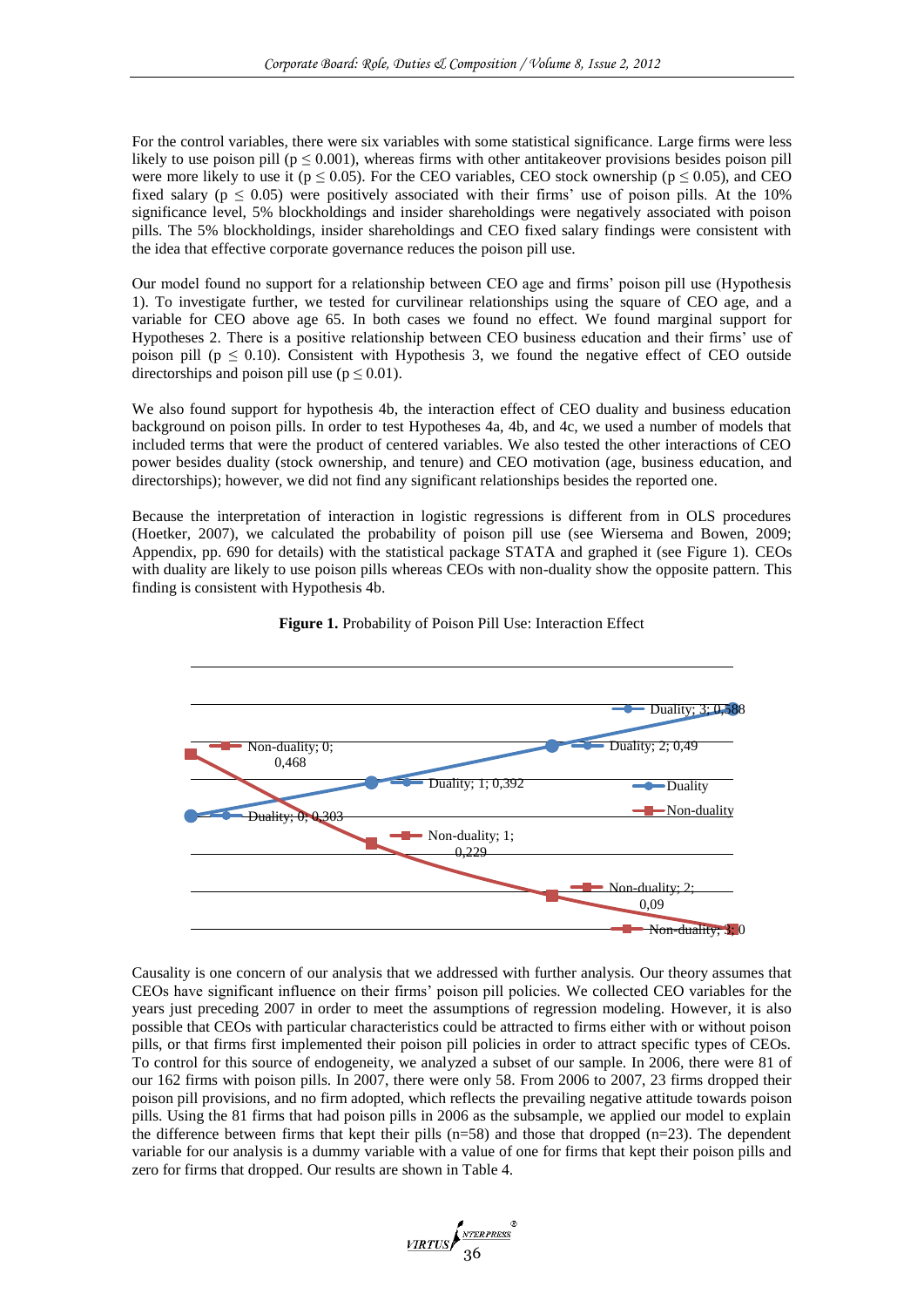| <b>Variable</b>                         | Model 1    |        | <b>Model 2</b> |        | Model 3       |        | Model 4       |         | <b>Marginal Effect</b> |        |  |
|-----------------------------------------|------------|--------|----------------|--------|---------------|--------|---------------|---------|------------------------|--------|--|
| Constant                                | 0.05       | (1.25) | 0.29           | (5.67) | $-1.61$       | (6.38) | 0.75          | (7.86)  |                        |        |  |
| Prior ROA                               | 9.02       | (5.56) | 12.34†         | (6.31) | 20.95*        | (9.04) | 21.44*        | (10.80) | $2.02*$                | (1.03) |  |
| Debt-to-Assets Ratio                    | 5.84*      | (2.90) | $6.03\dagger$  | (3.13) | $5.97\dagger$ | (3.40) | $6.72\dagger$ | (3.80)  | $0.63\dagger$          | (0.39) |  |
| Other provisions                        | $-0.10$    | (0.22) | $-0.16$        | (0.24) | $-0.15$       | (0.27) | $-0.52$       | (0.33)  | $-0.05$                | (0.03) |  |
| Firm Size                               | $-0.15$    | (0.21) | $-0.08$        | (0.24) | $-0.13$       | (0.25) | $-0.47$       | (0.32)  | $-0.04$                | (0.03) |  |
| <b>Board Independence</b>               |            |        | $-2.22$        | (5.61) | $-2.99$       | (6.18) | $-6.10$       | (7.20)  | $-0.58$                | (0.70) |  |
| <b>Insider Shareholdings</b>            |            |        | $7.45*$        | (3.61) | 5.67          | (3.80) | 5.20          | (5.10)  | 0.49                   | (0.48) |  |
| 5% Block holdings                       |            |        | 1.14           | (2.19) | $-0.50$       | (2.42) | $-3.14$       | (2.99)  | $-0.30$                | (0.27) |  |
| CEO duality                             |            |        |                |        | 0.70          | (0.69) | 0.80          | (0.87)  | 0.09                   | (0.11) |  |
| CEO stock ownership                     |            |        |                |        | 1.45          | (1.63) | 1.92          | (2.01)  | 0.18                   | (0.18) |  |
| CEO fixed salary                        |            |        |                |        | $6.16*$       | (3.04) | $10.55*$      | (4.37)  | $1.00**$               | (0.34) |  |
| <b>CEO</b> Tenure                       |            |        |                |        | $0.04\,$      | (0.07) | 0.12          | (0.09)  | 0.01                   | (0.01) |  |
| $CEO$ Age                               |            |        |                |        |               |        | 0.03          | (0.10)  | 0.00                   | (0.01) |  |
| <b>CEO</b> Business Education           |            |        |                |        |               |        | $1.39**$      | (0.56)  | $0.13*$                | (0.07) |  |
| <b>CEO</b> Directorship                 |            |        |                |        |               |        | $-1.18**$     | (0.50)  | $-0.11*$               | (0.05) |  |
| Pseudo R-Square                         | .07        |        | .15            |        | .24           |        | .37           |         |                        |        |  |
| Changes in $\chi^2$ from previous model |            |        | $7.65*$        |        | $8.54\dagger$ |        | 12.83**       |         |                        |        |  |
| Correctly classified                    | 71.6%      |        | 71.6%          |        | 77.8%         |        | 86.4%         |         |                        |        |  |
| Probability > $\chi^2$                  | $p = 0.12$ |        | p<.05          |        | p<.05         |        | p<.001        |         |                        |        |  |

**Table 4.** Logistic Regression Analysis of Poison Pills: Subsample of Poison Pill Keepers (2006-2007)

†p≤.10, \* p ≤ .05, \*\* p ≤ .01. Two-tailed test for controls and one-tailed test for independent variable (hypotheses are directional). Standard errors are in parentheses. Dependent variable is to keep the poison pill in 2007. Sample is those firms that had poison pill in 2006 (N =81). Industry dummy variables, which were non-significant, are not included due to limited degrees of freedom. Marginal effect is based on Model 4.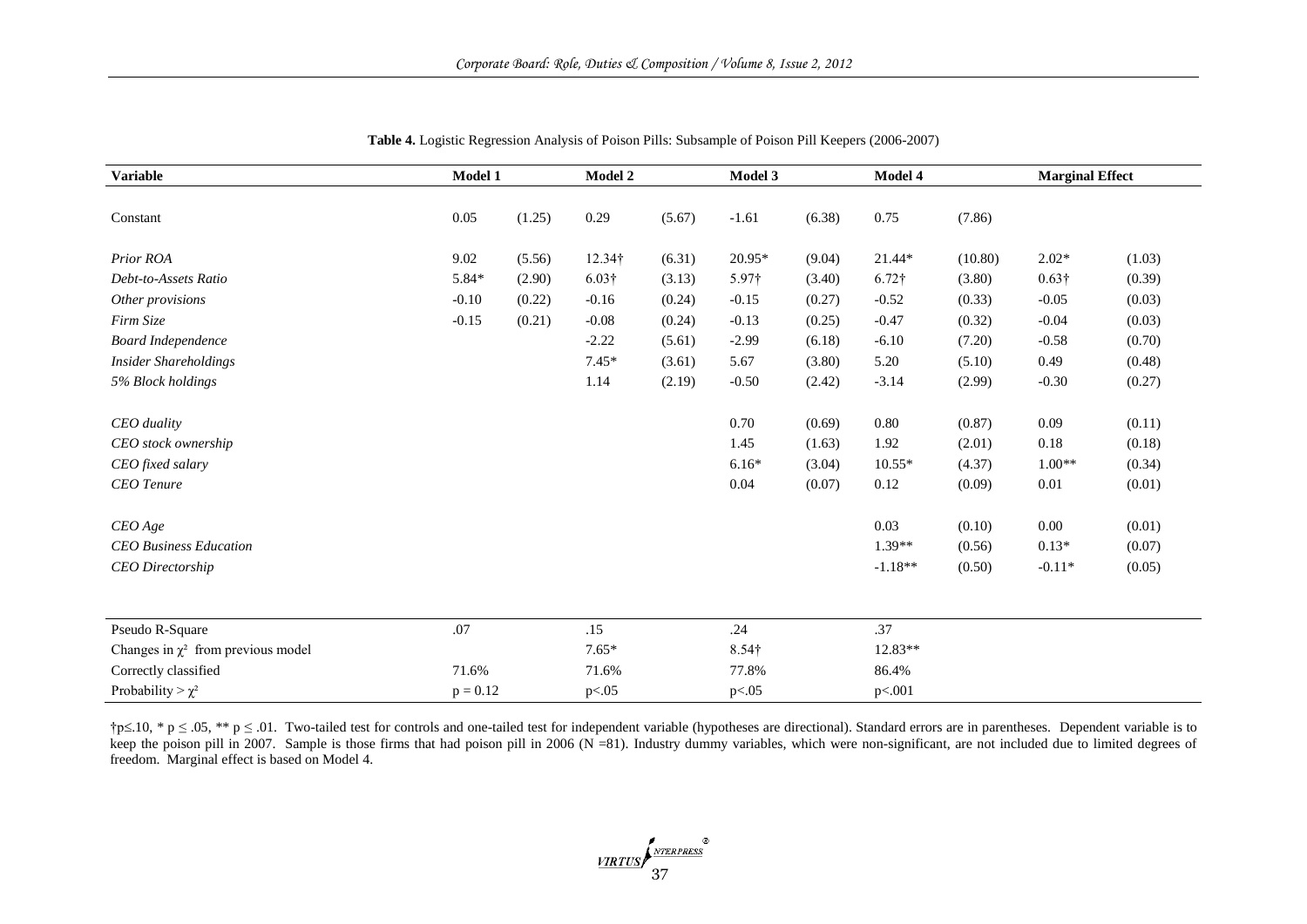This sample  $(N=81)$  was smaller than our full sample  $(N=162)$ , which reduced the statistical power of our analysis. There were also some differences between the firms included in this subsample and those excluded. The subsample firms were smaller, had more other antitakeover provisions, and higher CEO stock ownership. And the subsample had lower variability in firm size, board independence, and insider shareholding. These differences suggest why the control variables in Table 4 were less significant than for Table 3. However, the subsample analyses were consistent with the results of analysis from our full sample with respect to the positive effect of CEO business education ( $p \le 0.01$ ) and the negative effect of CEO directorships ( $p \le 0.01$ ). Marginal effects supported these findings.

We also found no significant interaction effects in the subset. We do not know if this finding is due to low effect size or lack of statistical power. It is likely that limited degrees of freedom affected the model's statistical power to detect the interaction.

The results on Table 4 show strong effects for CEO business education and for CEO outside directorships. This finding supports hypotheses 2 and 3. We note that these results are only modest evidence regarding the causality issue, as it is still possible that boards of directors, not CEOs, drive the poison pill decision. However, addressing the issue of causality more fully would require a longitudinal research design or more access to micro-level intraorganizational information, which is beyond the scope of this study.

## **6. Discussion and Conclusion**

This article investigates the relationship between CEO characteristics and their firms' use of poison pills for U.S. Fortune 500 manufacturing firms in 2007. The results demonstrate that poison pill use associated with CEOs' business education (+) and their number of outside directorships (-). We also found that CEO duality, or having the position or CEO and chair of the board, interacted with CEO education to significantly influence poison pill use. Figure 1 shows that the positive relationship between CEO business education and poison pill use only occurs in firms with CEO duality. The results suggest that CEOs' motivation matters in their efforts to implement their firms' poison pills. Our findings suggest that CEOs with more business-related degrees minimize the risk of job loss through poison pills. And this effect is greater when CEOs have the structural power in the organization. The findings update previous research on poison pill use, and are consistent with upper echelons theory (Hambrick and Mason, 1984) and social network theory (Adler and Kwon, 2002; Granovetter ,1983; Wasserman and Galaskiewicz, 1994).

Our study contributes to research on poison pills in a number of ways. First, we apply upper echelons theory by showing that the 'visible' attributes of CEOs are related to their firms' poison pill use. Business education and outside directorships are not directly related to corporate governance, nor are they characteristics of the firm. Rather, they are data that would normally be put in personal résumés. So our finding is that the CEO résumé matters.

Second, we apply social network theory and institutional theory to poison pill use. Consistent with the social network perspective, CEOs' role in the intercorporate social network, as indicated by their number of external directorships, may have more information about executive labor market and more opportunity to get other jobs from prestigious firms. This enhanced job mobility can reduce a) the perceived risk from job loss and b) motivation to use poison pills. Alternatively, consistent with institutional theory (e.g., DiMaggio and Powell, 1983), outside directorships may pressure CEOs to adopt other firms' managerial practices – in our study, not to use poison pills. CEOs serving multiple boards may be more likely to act in the perceived interests of shareholders because they understand the role and duty of the board consistent with prevailing norms. So there could be alternative and multiple causes for our finding regarding outside directorships. Our analyses highlight this new factor that associates with poison pill use.

And third, we extend the research on the characteristics of firms that use poison pills. Typical of research in corporate governance, there is focus on measures of power and influence for managers, board insiders, and shareholders. Our analyses suggest that these models are incomplete. An additional factor in poison pill use may be CEOs' personal desire for job security. This study is just a first step into this area, but our significant findings suggest that models of poison pill use can be better specified.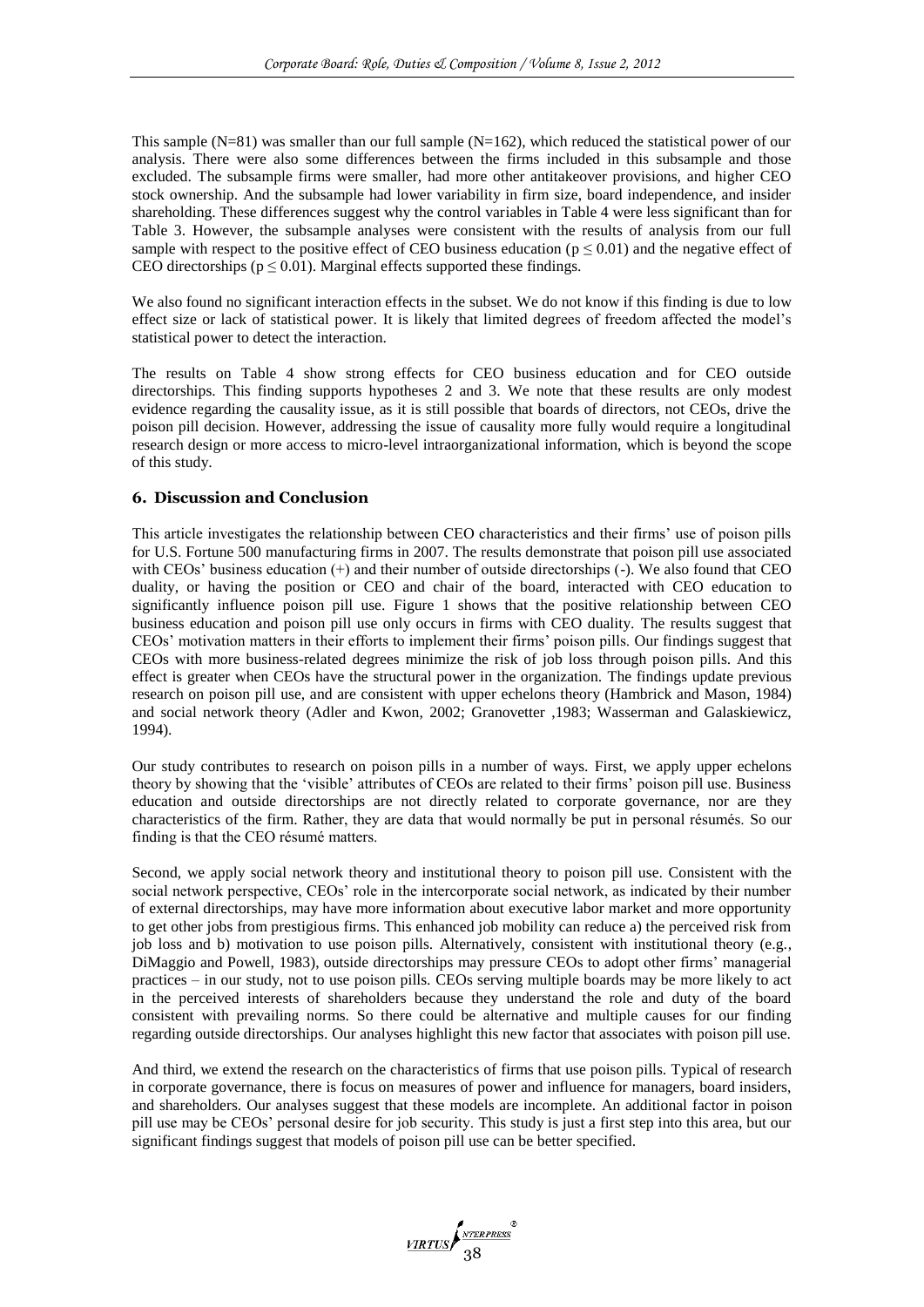Our findings also suggest two practical implications. First, we find that CEOs' personal motivation, as measured by business education, and power, measured by duality, may jointly matter in corporate poison pill use. This finding suggests, consistent with agency theory (Eisenhardt, 1989; Fama and Jensen, 1983), that CEOs may influence poison pill policies for their personal benefit at the expense of shareholders. Therefore, effective board monitoring by shareholders may be advisable, and feasible, as these variables are readily available.

Second, our findings suggest implications for policy makers and regulators. If CEOs can dominate their organizations, policy makers and regulators may want to regulate poison pills. Other countries such as the U.K., France and Germany require majority shareholder approval for the adoption of poison pills while U.S. does not. It appears that the current trend against poison pill use is not sufficient to counter motivated and powerful CEOs c.

This study has a number of limitations and therefore opportunities for future research. First, our sample is limited to large *Fortune 500* manufacturing firms in the U.S., so the findings may only be generalized to other contexts by conjecture. Our approach can be extended by further study of other samples, such as small firms, non-manufacturing firms, and non-U.S. firms. Second, we used a cross-sectional sample, thus variable specifications are time-dependent. Third, we show that CEO characteristics associate with poison pill use, but we offer only weak evidence that CEOs cause changes in their firms' poison pill policies. Issues of causality and endogeneity are a major concern in upper echelons theory (Hambrick, 2007), and we only weakly account for these. Fourth, we limit our study to poison pills, but other antitakeover tactics, such as supermajority takeover approval, may associate with CEO power and preferences. Fifth, we limit our study to CEO characteristics, while it is possible that other top managers, or characteristics of the top management team, may influence poison pill use. Sixth, this study relies on the observable characteristics of CEOs that are available through secondary data sources. Some scholars (Carpenter *et al*., 2004; Lawrence, 1997) have criticized this approach using visible characteristics of top managers because they do not necessarily represent theoretical constructs such as value, cognition, and perspective. Future studies can be enriched by addressing these limitations, but as a result of our research, these follow-on studies should include an investigation of the personal and network characteristics of CEOs.

We have shown that CEO attributes matter with regard to firms' poison pill use. Our results show CEO education (+) and outside directorships (-) explain poison pill use, and that there is an interaction effect of CEO duality and business education. These results suggest that CEOs affect their firm's poison pill policies in predictable ways. We hope our article encourages others to explore the influence of résumé data on corporate governance decisions, thus expanding this stream of research.

# **References**

- 1. Adler, P. S. and Kwon, S. W. (2002), "Social capital: Prospects for a new concept", *Academy of Management Review*, Vol. 27, pp.17-40.
- 2. Agrawal, A. and Mandelker, G. N. (1990), "Large shareholders and the monitoring of managers: The case of antitakeover charter amendments", *Journal of Financial and Quantitative Analysis*, Vol. 25, pp.143-161.
- 3. Bab, A. L. and Neenan, S. P. (2011), "Poison pills in 2011", *Director Notes Series*, 3, Available at SSRN: http://ssrn.com/abstract=1843474 (accessed 20 June 2011).
- 4. Bantel, K. A. and Jackson, S. E. (1989), "Top management and innovations in banking: Does the composition of the top team make a difference?", *Strategic Management Journal,* Vol. 10, pp.107-  $124.$
- 5. Barker, V. L. and Muller, G. C. (2002), "CEO characteristics and firm R&D spending", *Management Science*, Vol. 48, pp. 782-801.
- 6. Barnhart, S. W., Spivey, M. F. and Alexander, J. C. (2000), "Do firm and state antitakeover provisions affect how well CEOs earn their pay?", *Managerial and Decision Economics*, Vol. 21, pp. 315-328.
- 7. Baysinger, B. and Hoskisson, R. E. (1990), "The composition of boards of directors and strategic control: Effects on corporate strategy", *Academy of Management Review*, Vol. 15, pp. 72-87.
- 8. Bebchuk, L. A., Cohen, A. and Ferrell, A. (2009), "What matters in corporate governance?", *Review of Financial Studies*, Vol. 22, pp.738-828.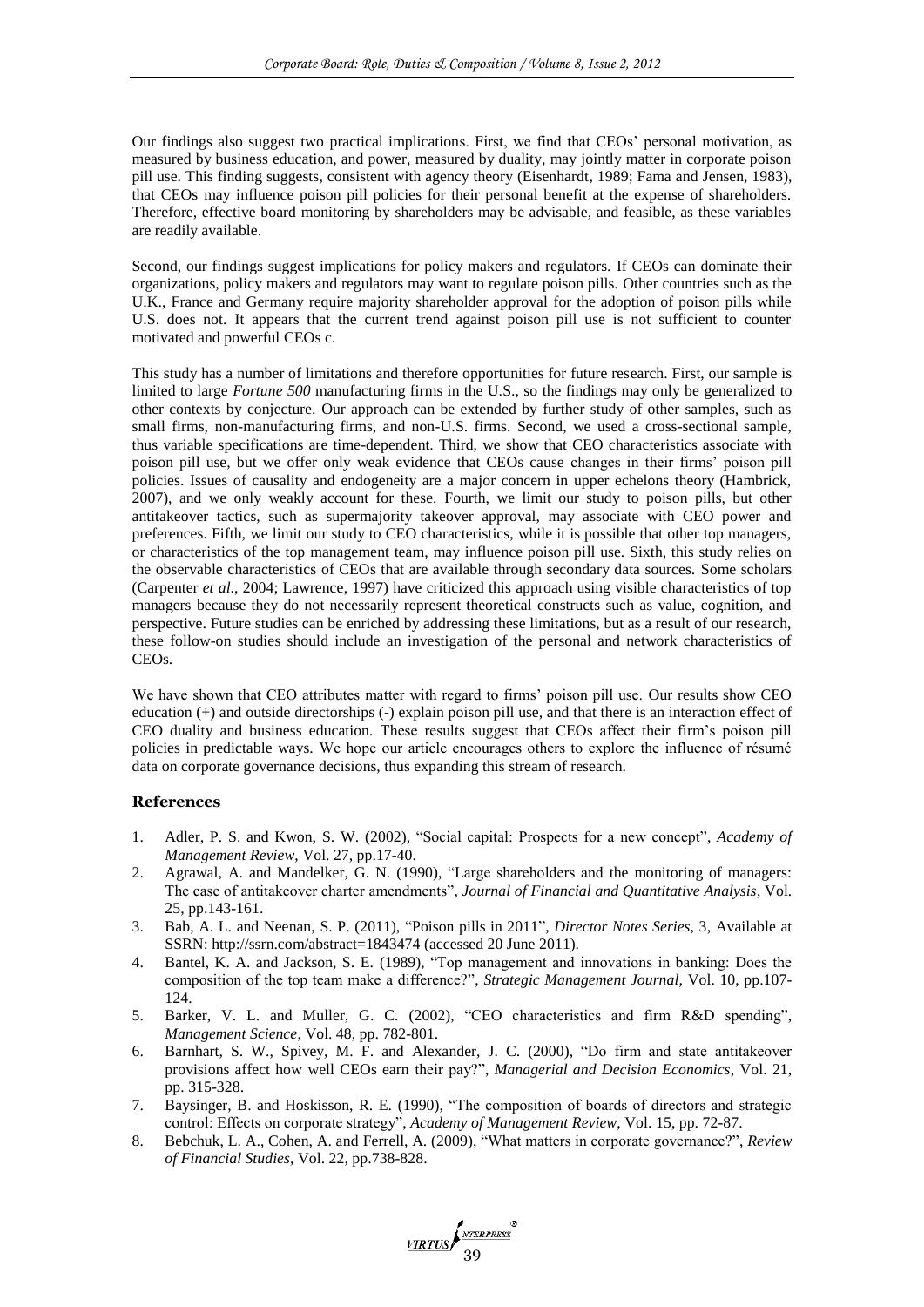- 9. Bebchuk, L. A., Cohen, A. and Wang, C. Y. (2010), "Learning and the disappearing association between governance and returns", *Harvard Law and Economics Discussion,* Paper No. 667, available at http://ssrn.com/abstract=1589731 (accessed 3 June 2011).
- 10. Berle, A. A. and Means, G. C. (1932), *The modern corporation and private property,* Macmillan, New York, NY.
- 11. Boyd, B. K. (1994), "Board control and CEO compensation", *Strategic Management Journal*, Vol. 15, pp. 335-344.
- 12. Brass, D. J. and Burkhardt, M. E. (1993), "Potential power and power use? An investigation of structure and behavior", *Academy of Management Journal*, Vol. 36, pp. 441-470.
- 13. Brickley, J. A., Coles, J. L. and Terry, R. L. (1994). "Outside directors and the adoption of poison pills", *Journal of Financial Economics,* Vol. 35, pp. 371-390.
- 14. Brickley, J. A., Lease, R. C. and Smith, C. (1994), "Corporate voting: Evidence from charter amendment proposals", *Journal of Corporate Finance,* Vol. 1, pp. 5-31.
- 15. Buchholtz, A. K. and Ribbens, B. A. (1994), "Role of chief executive officers in takeover resistance: Effects of CEO incentives and individual characteristics", *Academy of Management Journal*, Vol. 37, pp. 554-579.
- 16. Burt, R. S. (1992), *Structural holes: The social structure of competition,* Harvard University Press, Cambridge, MA.
- 17. *Business Wire.* (2000), "Institutional shareholder services endorses Hakatak nominees and Hakatak poison pill proposal in USG proxy contest", available at http://findarticles.com/p/articles/mi\_m0EIN/is\_2000\_May\_5/ai\_61885949/ (accessed 21 January 2011).
- 18. Cannella, A. A. and Lubatkin, M. (1993), "Succession as a sociopolitical process: Internal impediments to outsider selection", *Academy of Management Journal*, Vol. 36, pp. 763-793.
- 19. Carney, W. J. and Silverstein, L. A. (2003), "The illusory protections of the poison pill: Analysis and cures", *Notre Dame Law Review*, Vol. 179, pp. 186-197.
- 20. Carpenter, M. A., Geletkanycz, M. A. and Sanders, W. G. (2004), "Upper echelons research revisited: Antecedents, elements, and consequences of top management team composition", *Journal of Management*, Vol. 30, pp. 749-778.
- 21. Caton, G. L. and Goh, J. (2008), "Corporate governance, shareholder rights, and shareholder rights plans: Poison, placebo, or prescription?", *Journal of Financial and Quantitative Analysis*, Vol. 43, pp. 381-400.
- 22. Child, J. (1974), "Managerial and organizational factors associated with company performance", *Journal of Management Studies*, Vol. 11, pp. 13-27.
- 23. Coates, J. C. (2000), "Takeover defenses in the shadow of the pill: A critique of the scientific evidence", *Texas Law Review*, Vol. 79, pp. 271-382.
- 24. Combs, J. G., Ketchen, D. J., Perryman, A. A. and Donahue, M. S. (2007), "The moderating effect of CEO power on the board composition - firm performance relationship", *Journal of Management Studies*, Vol. 44, pp. 1299-1323.
- 25. Comment, R. and Schwert, G. W. (1995), "Poison or placebo? Evidence on the deterrence and wealth effects of modern antitakeover measures", *Journal of Financial Economics*, Vol. 39, pp. 3- 43.
- 26. D'Aveni, R. A. and Kesner, I. F. (1993), "Top managerial prestige, power, and tender offer response: A study of elite social networks and target firm cooperation during takeover", *Organization Science*, Vol. 4, pp. 123-151.
- 27. Daily, C. M. and Johnson, J. L. (1997), "Sources of CEO power and performance implications: A longitudinal assessment", *Journal of Management*, Vol. 23, pp. 97-117.
- 28. Daily, C. M., Dalton, D. R. and Cannella Jr., A. (2003), "Corporate governance: Decades of dialogue and data", *Academy of Management Review*, Vol. 28, pp. 371-382.
- 29. Danielson, M. G. and Karpoff, J. M. (1998), "On the uses of corporate governance provisions", *Journal of Corporate Finance,* Vol. 4, pp. 347-371.
- 30. Danielson, M. G. and Karpoff, J. M. (2006), "Do pills poison operating performance?" *Journal of Corporate Finance,* Vol. 12, pp. 536-559.
- 31. Datta, S. and Datta, M. I. (1996), "Takeover defenses and wealth effects on security holders: The case of poison pill adoptions", *Journal of Banking and Finance*, Vol. 20, pp. 1231-1250.
- 32. Davidson, W. N., Xie, B., Xu, W. and Ning, Y. (2007), "The influence of executive age, career horizon and incentives on pre-turnover earnings management", *Journal of Management and Governance*, Vol. 11, pp. 45-60.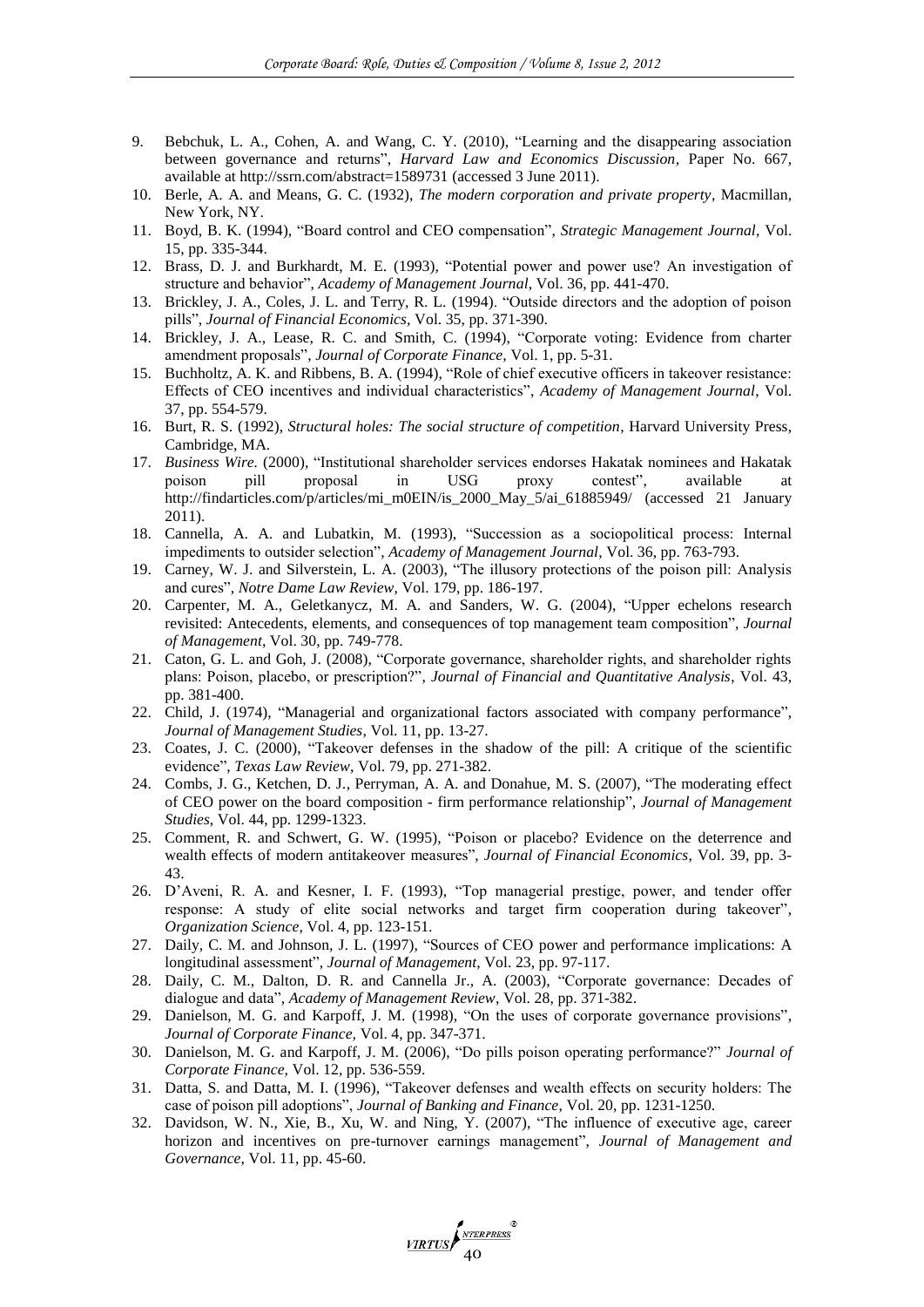- 33. Davis, G. F. (1991), "Agents without principles? The Spread of the poison pill through the intercorporate network", *Administrative Science Quarterly*, Vol. 36, pp. 583-613.
- 34. DiMaggio, P. and Powell, W. W. (1983), "The iron cage revisited: Institutional isomorphism and collective rationality in organizational fields", *American Sociological Review*, Vol. 48, pp. 147-160.
- 35. Eggers, J. P. and Kaplan, S. (2009), "Cognition and renewal: Comparing CEO and organizational effects on incumbent adaptation to technical change", *Organization Science*, Vol. 20, pp. 416-477.
- 36. Eisenhardt, K. M. (1989), "Agency theory: An assessment and review", *Academy of Management Review*, Vol. 14, pp. 57-74.
- 37. Evans, J. D., Pyles, M. K. and Choo, H. T. (2009), "Antitakeover techniques and corporate ownership structure", *Managerial Finance*, Vol. 35, pp. 6-24.
- 38. Fama, E. F. and Jensen, M. C. (1983), "Separation of ownership and control", *Journal of Law and Economics*, Vol. 26, pp. 301-325.
- 39. Field, L. C. and Karpoff, J. M. (2002), "Takeover defenses of IPO firms", *Journal of Finance*, Vol. 57, pp. 1857-1889.
- 40. Finkelstein, S. (1992), "Power in top management teams: Dimensions, measurement, and validation", *Academy of Management Journal*, Vol. 35, pp. 505-538.
- 41. Finkelstein, S. and Hambrick, D. C. (1996), *Strategic leadership: Top executives and their effects on organizations,* West Publishing Company, Minneapolis/St. Paul, MN.
- 42. Firstenberg, P. B. and Malkiel, B. G. (1994). "The twenty-first century boardroom: Who will be in charge?" *Sloan Management Review*, Vol. 36, pp. 27-35.
- 43. Friedkin, N. E. (1993), "Structural bases of interpersonal influence in groups: A longitudinal case study", *American Sociological Review*, Vol. 58, pp. 861-872.
- 44. Friedman, S. D. and Singh, H. (1989), "CEO succession events and stockholder reaction: The influence of context and event content", *Academy of Management Journal*, Vol. 32, pp. 718-744.
- 45. Geletkanycz, M. A. and Black, S. S. (2001), "Bound by the past? Experience-based effects on commitment to the strategic status quo", *Journal of Management*, Vol. 27, pp. 3-21.
- 46. Granovetter, M. S. (1983). "The strength of weak ties: A network theory revisited", *Sociological Theory*, Vol. 1, pp. 201-233.
- 47. Grossman, W. and Cannella, A. A. (2006), "The impact of strategic persistence on executive compensation", *Journal of Management,* Vol. 32, pp. 257–278.
- 48. Grossman, S. J. and Hart, O. D. (1980), "Takeover bids, the free-rider problem, and the theory of the corporation", *Bell Journal of Economics*, Vol. 11, pp. 42-64.
- 49. Guo, R. J., Kruse, T. A. and Nohel, T. (2008), "Undoing the powerful anti-takeover force of staggered boards", *Journal of Corporate Finance,* Vol. 14, pp. 274-288.
- 50. Hambrick, D. C. (1981), "Environment, strategy, and power within top management teams", *Administrative Science Quarterly*, Vol. 26, pp. 253-275.
- 51. Hambrick, D. C. (2007). "Upper echelons theory: An update", *Academy of Management Review*, Vol. 32, pp. 334-343.
- 52. Hambrick, D. C. and Mason, P. A. (1984), "Upper echelons: The organization as a reflection of its top managers", *Academy of Management Review*, Vol. 9, pp. 193–206.
- 53. Harrison, J. R., Torres, D. L. and Kukalis, S. (1988), "The changing of the guard: Turnover and structural change in the top-management positions", *Administrative Science Quarterly*, Vol. 33, pp. 211-232.
- 54. Herman, E. S. (1981), *Corporate control, corporate power*, Cambridge University Press, New York, NY.
- 55. Heron, R. A. and Lie, E. (2006), "On the use of poison pills and defensive payouts by takeover targets", *Journal of Business*, Vol. 79, pp. 1783~1807.
- 56. Hill, C. W. L. and Phan, P. (1991), "CEO tenure as a determinant of CEO pay", *Academy of Management Journal*, Vol. 34, pp. 707-717.
- 57. Hitt, M. A. and Barr, S. H. (1989), "Managerial selection decision models: Examination of configural cue processing", *Journal of Applied Psychology*, Vol. 74, pp. 53-61.
- 58. Hitt, M. A. and Tyler, B. B. (1991), "Strategic decision models: Integrating different perspectives", *Strategic Management Journal*, Vol. 12, pp. 327-351.
- 59. Hoetker, G. (2007), "The use of logit and probit models in strategic management research: Critical issues", *Strategic Management Journal*, Vol. 28, pp. 331-343.
- 60. Jarrell, G. A. and Poulsen, A. B. (1987), "Shark repellents and stock prices: The effects of antitakeover amendments since 1980", *Journal of Financial Economics,* Vol. 19, pp. 127-168.
- 61. Jennings, R. and Mazzeo, M. (1986), "Resisting takeovers isn't always bad", *Business Horizons*, Vol. March-April, pp. 56- 60.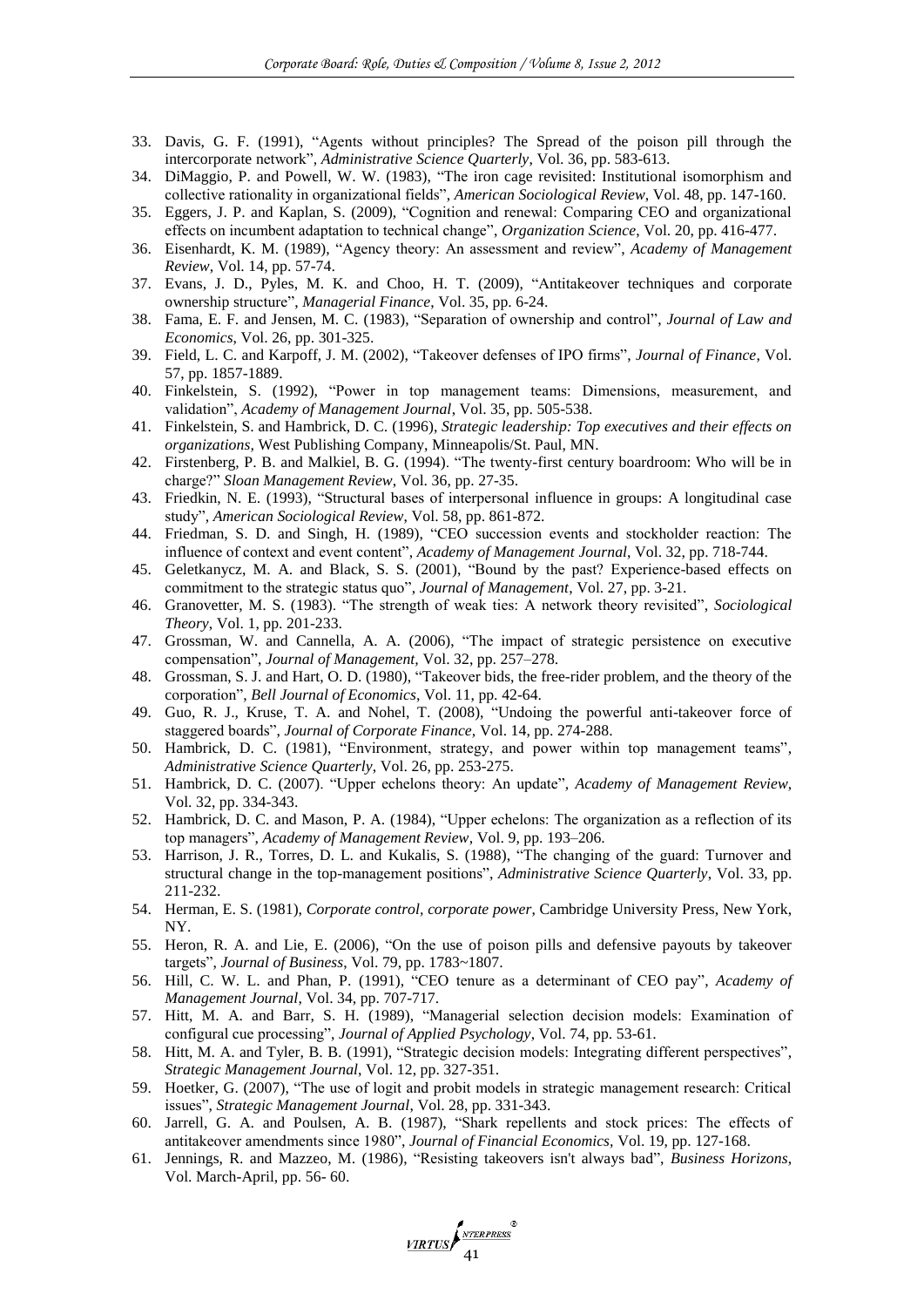- 62. Jensen. M. C. and Meckling, W. H. (1976), "Theory of the firm: Managerial behavior, agency costs and ownership structure", *Journal of Financial Economics*, Vol. 3, pp. 305-360.
- 63. Katz, D. A. and McIntosh, L. A. (2006), "Corporate governance update: Poison pills maintain flexibility in takeover defense", *Venulex Legal Summaries*, Vol. Q2, pp. 1-5.
- 64. Laide, J. (2008), "Rethinking the role of the poison pill?", *Research Spotlight*, available at www.sharkrepellent.net (accessed 20 June 2011).
- 65. Laide, J. (2010), "A new era in poison pills: The number of companies with poison pills falls below 1,000 for the first time in twenty years", *Research Spotlight*, available at www.sharkrepellent.net (accessed 20 June 2011).
- 66. Lawrence, B. S. (1997), "The black box of organizational demographics", *Organizational Science*, Vol. 8, pp. 1-22.
- 67. Lin, N. and Dumin, M. (1986), "Access to occupations through social ties", *Social Networks,* Vol. 8, pp. 365 - 385.
- 68. Loh, C. (1992), "Poison pill securities: Shareholder wealth and insider trading", *The Financial Review*, Vol. 27, pp. 241-257.
- 69. MacCrimmon, K. R. and Wehrung, D. A. (1986), *Taking risks: The management of uncertainty*, The Free Press, New York, NY.
- 70. Mace, M. L. (1971), *Directors: Myth and reality,* Harvard University Press, Boston, MA.
- 71. Mahoney, J. M., Sundaramurthy, C. J. and Mahoney, J. T. (1997), "The effects of corporate antitakeover provisions on long-term investment", *Managerial and Decision Economics,* Vol. 18, pp. 349-365.
- 72. Malatesta, P. H. and Walkling, R. A. (1988), "Poison pill securities: Stockholder wealth, profitability and ownership structure", *Journal of Financial Economics*, Vol. 20, pp. 347-376.
- 73. Mallette, P. and Fowler, K. L. (1992), "Effects of board composition and stock ownership on the adoption of 'poison pills'". *Academy of Management Journal,* Vol. 35, pp. 1010-1035.
- 74. McEachern, W. A. (1975), *Managerial control and performance,* D. C. Heath, Lexington, MA.
- 75. Mizruchi, M. S. (1983), "Who controls whom? An examination of the relation between management and boards of directors in large American corporations", *Academy of Management Review*, Vol. 8, pp. 426-435.
- 76. Ocasio, W. (1994), "Political dynamics and the circulation of power: CEO succession in US industrial corporations, 1960-1990", *Administrative Science Quarterly*, Vol. 39, pp. 285-312.
- 77. O'Hara, P. (1989), *Poison pills, governance service background report G*. Investor Responsibility Research Center, Washington, D.C.
- 78. Paul, S. L., Sahni, H. and Wang, X. (2009), "Corporate governance provisions: Do repeals matter?", working paper, available at SSRN: http://ssrn.com/abstract=1334908 (accessed 12 January 2012)*.*
- 79. Peterson, R. S., Smith, D. B., Martorana P. V. and Owens, P. D. (2003), "The impact of chief executive officer personality on top management team dynamics: One mechanism by which leadership affects organizational performance", *Journal of Applied Psychology,* Vol. 88, pp. 795- 808.
- 80. Pfeffer, J. and Salancik, G. R. (1978), *The external control of corporations,* Harper and Row, New York, NY.
- 81. Podolny, J. M. and Baron, J. N. (1997), "Resources and relationships: Social networks and mobility in the workplace", *American Sociological Review,* Vol. 62, PP. 673-693.
- 82. Pound, J. (1987), "The effects of antitakeover amendments on takeover activity: Some direct evidence", *Journal of Law and Economics,* Vol. 30, pp. 353-367.
- 83. Reed, R. and Reed, M. (1989), "CEO experience and diversification strategy fit", *Journal of Management Studies*, Vol. 26, pp. 251-270.
- 84. RiskMetricks Group (2009), *2009 poison pill policy FAQ*, available at http://www.riskmetrics.com/policy/2009\_poisonpill\_FAQ (accessed 15 August 2010).
- 85. Rowley, T. (1997), "Moving beyond dyadic ties: A network theory of stakeholder influences", *Academy of Management Review*, Vol. 22 No. 4, pp. 887-910.
- 86. Ryngaert, M. (1988), "The effect of poison pill securities on shareholder health", *Journal of Financial Economics*, Vol. 20, pp. 377-417.
- 87. Shleifer, A. and Vishny, R. W. (1997), "A survey of corporate governance", *Journal of Finance,* Vol. 52, pp. 737-783.
- 88. Singh, H. and Harianto, F. (1989), "Management-board relationships, takeover rrisk, and the adoption of golden parachutes", *Academy of Management Journal*, Vol. 32, pp. 7-24.
- 89. Stevens, J. M., Beyer, J. M. and Trice, H. M. (1978), "Assessing personal, role, and organizational predictors of managerial commitment", *Academy of Management Journal*, Vol. 21, pp. 381-396.